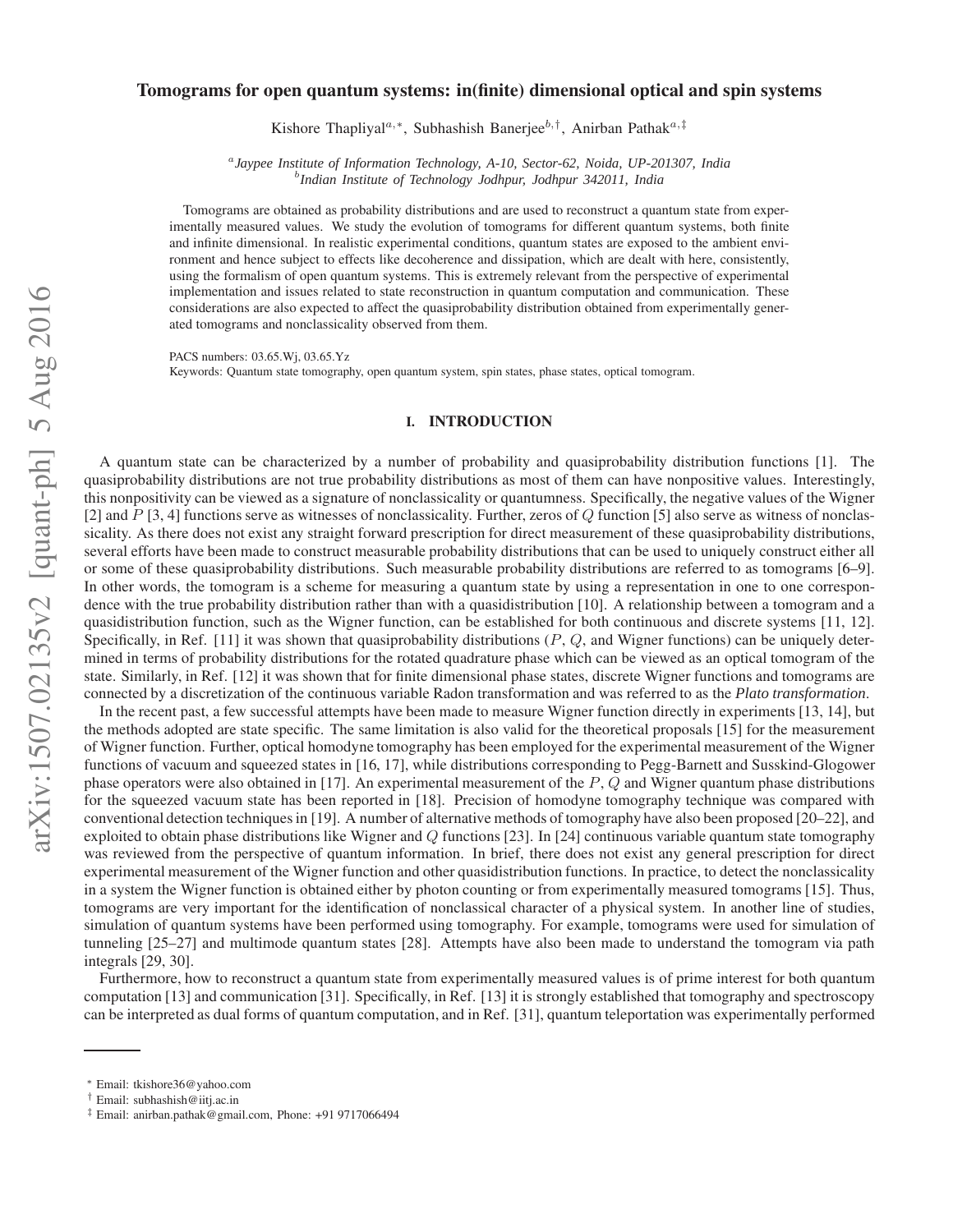2

over a distance of 143 km and the quality of teleportation was verified with the help of quantum process tomography (QPT) of quantum teleportation without feed-forward. Here it would be apt to note that QPT is an aspect of quantum state tomography in which a quantum process is obtained as a trace preserving positive linear map [32]. In the recent past, quantum process tomography has been discussed from the perspective of open quantum system effects [33–35]. A novel method of complete experimental characterization of quantum optical processes was introduced in [36]. It was further developed in [37, 38] and extended to characterization of N-modes in [39]. In [40], QPT was applied to the characterization of optical memory based on electromagnetically induced transparency while [41] and [42] were devoted to QPT of the electromagnetic field and conditional state engineering, respectively. Quantum state tomography has its applications in quantum cryptography as well [43]. Specifically, in Ref. [43] an interesting protocol of quantum cryptography was proposed in which eavesdropping in the quantum channel was checked by requiring consistency of outcome of the tomography with the unbiased noise situation. Keeping these facts in mind, we aim to construct tomograms for a number of physical systems of practical relevance (mostly having applications in quantum computation and communication) and investigate the effects of various types of noise on them.

From the experimental perspective, a quantum state always interacts with its surroundings. Hence, the evolution of the corresponding tomogram after taking into account the interaction of the quantum state with its environment should be considered. This can be achieved with the open quantum system formalism [44–47]. Specifically, both purely dephasing (QND) [48] and dissipative [49] open quantum system effects have been studied here. Interestingly, both these effects have also been experimentally realized in the recent past [50, 51]. In Ref. [52], a systematic study of quasidistribution functions was made for a host of interesting states under general open system evolutions.

Here, we set ourselves the task of obtaining the tomograms for various finite and infinite dimensional quantum systems in different open quantum system scenarios. For finite dimensional spin states, the tomogram is the distribution function of the projections of the spin on an arbitrary axis, characterized by Euler angles, and can be obtained from the diagonal elements of the rotated density matrix, while for continuous variable systems, such as the radiation field, the analog would be the homodyne probability. It follows from general group theoretical arguments that, making use of unitary irreducible square integrable representation of the tomographic group under consideration, a unified tomographic prescription can be developed for both finite dimensional and continuous variable systems [53]. Tomograms for spin states have been developed both as projections on an arbitrary axis [54] as well as by using a discrete variable analog of symplectic tomography [55]. Tomograms of optical systems have been well studied in the past [6, 11, 24, 56, 57]. In Ref. [58] quantum state tomography was used to determine the degree of non-Markovianity in an open system. Further, thermal noise is used in tomography (for reconstruction of photon number distributions) as a probe [59].

The paper is organized as follows. In Section II, tomograms of single spin- $\frac{1}{2}$  (qubit) atomic coherent state under purely dephasing (QND) and dissipative evolution are obtained. Further, the tomogram of two spin- $\frac{1}{2}$  (qubit) quantum state is studied in Section III under the influence of a vacuum bath. This is followed by a tomogram for a general spin-1 pure state in Section IV. The tomograms of finite dimensional number-phase states under open quantum system evolution are discussed in Section V. This is illustrated by a specific example of a three-level quantum (qutrit) system evolving under a spontaneous emission channel. In Section VI, we discuss the tomogram of an infinite dimensional system, the ubiquitous dissipative harmonic oscillator. We conclude in Section VII.

# **II. TOMOGRAMS OF SINGLE SPIN-** $\frac{1}{2}$  **STATES**

In this section, we study the tomograms for single spin- $\frac{1}{2}$  (qubit) atomic coherent state evolving under two general noise models, i.e., pure dephasing (QND) and dissipative squeezed generalized amplitude damping (SGAD) evolution, incorporating the effects of dissipation, decoherence and bath squeezing.

## **A. QND Evolution**

The master equation of a quantum state under QND evolution [48] is

$$
\dot{\rho}_{nm}^{s}(t) = \left[ -\frac{i}{\hbar} \left( E_n - E_m \right) + i \dot{\eta} \left( t \right) \left( E_n^2 - E_m^2 \right) - \left( E_n - E_m \right)^2 \dot{\gamma} \left( t \right) \right] \rho_{nm}^{s}(t) , \tag{1}
$$

where  $E_n$ 's are the eigenvalues of the system Hamiltonian in the system eigenbasis  $|n\rangle$ ,

$$
\eta(t) = -\sum_{k} \frac{g_k^2}{\hbar^2 \omega_k^2} \sin(\omega_k t),
$$

and

$$
\gamma(t) = \frac{1}{2} \sum_{k} \frac{g_k^2}{\hbar^2 \omega_k^2} \coth\left(\frac{\beta \hbar \omega_k}{2}\right) \left| \left(e^{i\omega_k t} - 1\right) \cosh\left(r_k\right) + \left(e^{-i\omega_k t} - 1\right) \sinh\left(r_k\right) e^{2i\Phi_k} \right|^2,
$$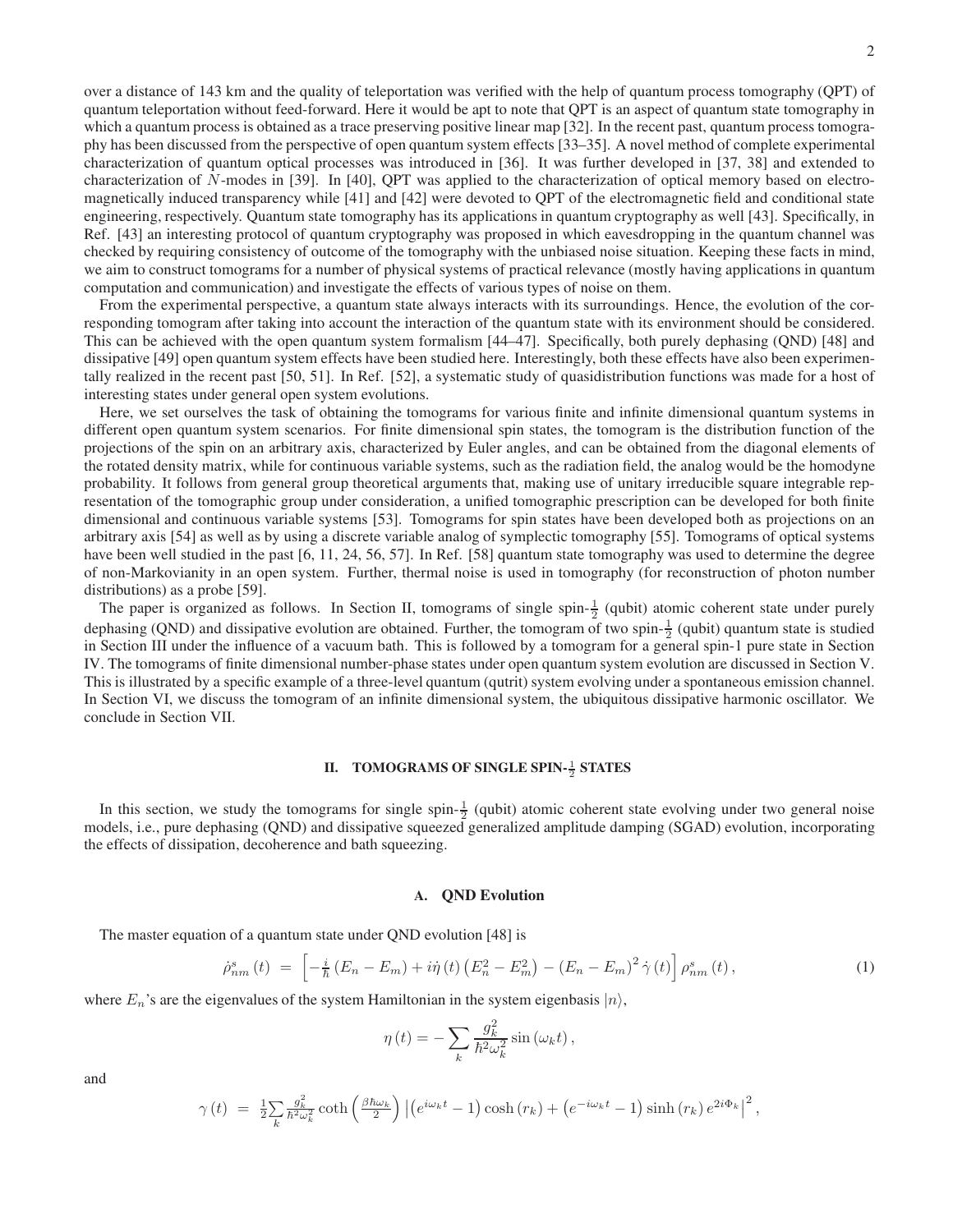with  $\beta = \frac{1}{k_B T}$ . Here,  $k_B$  is the Boltzmann constant,  $r_k$  and  $\Phi_k$  are the bath squeezing parameters and  $g_k$  is the system-bath coupling coefficient. The initial density matrix for the atomic coherent state is given by

$$
\rho^s(0) = |\alpha, \beta\rangle \langle \alpha, \beta|,\tag{2}
$$

where the atomic coherent state is given by

$$
|\alpha,\beta\rangle = \sum_{m=-j}^{j} \left(\frac{2j}{j+m}\right)^{1/2} \sin\left(\frac{\alpha}{2}\right)^{j+m} \cos\left(\frac{\alpha}{2}\right)^{j-m} |j,m\rangle e^{-i(j+m)\beta}.
$$
 (3)

The different elements of the density matrix in Eq.  $(2)$  at time t under QND evolution becomes

$$
\rho_{jm,jn}^s(t) = e^{-i\omega(m-n)t}e^{i(\hbar\omega)^2(m^2-n^2)\eta(t)}e^{-(\hbar\omega)^2(m-n)^2\gamma(t)}\rho_{jm,jn}^s(0),\tag{4}
$$

with  $\rho_{jm,jn}^s(0) = \langle j,m|\rho^s(0)|j,n\rangle$ . Considering the initial state of the system as atomic coherent state, i.e., using Eq. (3), different elements of the density matrix in Eq. (4) at time  $t = 0$  are

$$
\rho_{jm,jn}^s(0) = \left(\frac{2j}{j+m}\right)^{1/2} \left(\frac{2j}{j+n}\right)^{1/2} e^{i(n-m)\beta} \sin\left(\frac{\alpha}{2}\right)^{2j+m+n} \cos\left(\frac{\alpha}{2}\right)^{2j-m-n}.\tag{5}
$$

Using Eq. (5) as the initial density matrix elements in Eq. (4), we can write all the elements of the density matrix at time t as

$$
\rho_{jm,jn}^s(t) = \left(\frac{2j}{j+m}\right)^{1/2} \left(\frac{2j}{j+n}\right)^{1/2} e^{-i\omega(m-n)t} e^{i(\hbar\omega)^2(m^2-n^2)\eta(t)} \times e^{-(\hbar\omega)^2(m-n)^2\gamma(t)} \sin\left(\frac{\alpha}{2}\right)^{2j+m+n} \cos\left(\frac{\alpha}{2}\right)^{2j-m-n} e^{i(n-m)\beta}.
$$
\n(6)

To obtain a tomogram of a spin- $\frac{1}{2}$  atomic coherent state under QND evolution, we can express the density matrix in terms of Wigner-Dicke states as

$$
\rho^{(j)} \equiv \rho^{(j)}(t) = \sum_{m,m'=-j}^{j} \rho^{(j)}_{m,m'} |j,m\rangle \langle j,m'|.
$$
\n(7)

The different elements of this density matrix  $\rho_{m,m'}^{(j)} = \langle m|\rho^{(j)}|m'\rangle$  can be obtained using Eq. (6), with  $m, n \to m, m'$ , for  $j = \frac{1}{2}$ ,  $m$ ,  $m' = \pm \frac{1}{2}$ . Subsequently, the density matrix is obtained as

$$
\rho^{(1/2)} = \begin{bmatrix} \sin^2\left(\frac{\alpha}{2}\right) & \frac{1}{2}e^{-i\omega t}e^{-(\hbar\omega)^2\gamma(t)}\sin\alpha e^{-i\beta} \\ \frac{1}{2}e^{i\omega t}e^{-(\hbar\omega)^2\gamma(t)}\sin\alpha e^{i\beta} & \cos^2\left(\frac{\alpha}{2}\right) \end{bmatrix}.
$$
\n(8)

We can easily check that the trace of the density matrix  $(\rho^{(1/2)})$  is one, i.e.,  $\sum_{ }^{1/2}$  $m=-1/2$  $\rho_{m,m}^{(1/2)} = 1$ . Further, the tomogram of this state can be expressed as [9]

$$
\omega\left(m_1, \widetilde{\alpha}, \widetilde{\beta}, \widetilde{\gamma}\right) \; = \; \sum_{m=-j}^{j} \sum_{m'=-j}^{j} D_{m_1,m}^{(j)}\left(\widetilde{\alpha}, \widetilde{\beta}, \widetilde{\gamma}\right) \rho_{m,m'}^{(j)} D_{m_1,m'}^{(j)*}\left(\widetilde{\alpha}, \widetilde{\beta}, \widetilde{\gamma}\right),\tag{9}
$$

where  $D_{m,m'}^{(j)}\left(\tilde{\alpha},\tilde{\beta},\tilde{\gamma}\right)$  is the Wigner D-function

$$
D_{m,m'}^{(j)}\left(\tilde{\alpha},\tilde{\beta},\tilde{\gamma}\right) = e^{-im\tilde{\alpha}}d_{m,m'}^{(j)}\left(\tilde{\beta}\right)e^{-im'\tilde{\gamma}},\qquad(10)
$$

and the notation used here is consistent with that in Ref. [60]. Here,  $\tilde{\alpha}$ ,  $\tilde{\beta}$ , and  $\tilde{\gamma}$  are Euler angles  $\equiv \phi$ ,  $\theta$ , and  $\psi$ , with  $\phi, \psi \in [0, 2\pi]$ , and  $\theta \in [0, \pi]$ , and

$$
d_{m,m'}^{(j)}\left(\tilde{\beta}\right) = \left[\frac{(j+m)!(j-m)!}{(j+m')!(j-m')!}\right]^{1/2}\left(\cos\frac{\tilde{\beta}}{2}\right)^{m+m'}\left(\sin\frac{\tilde{\beta}}{2}\right)^{m-m'}P_{j-m}^{(m-m',m+m')}\left(\cos\tilde{\beta}\right),\tag{11}
$$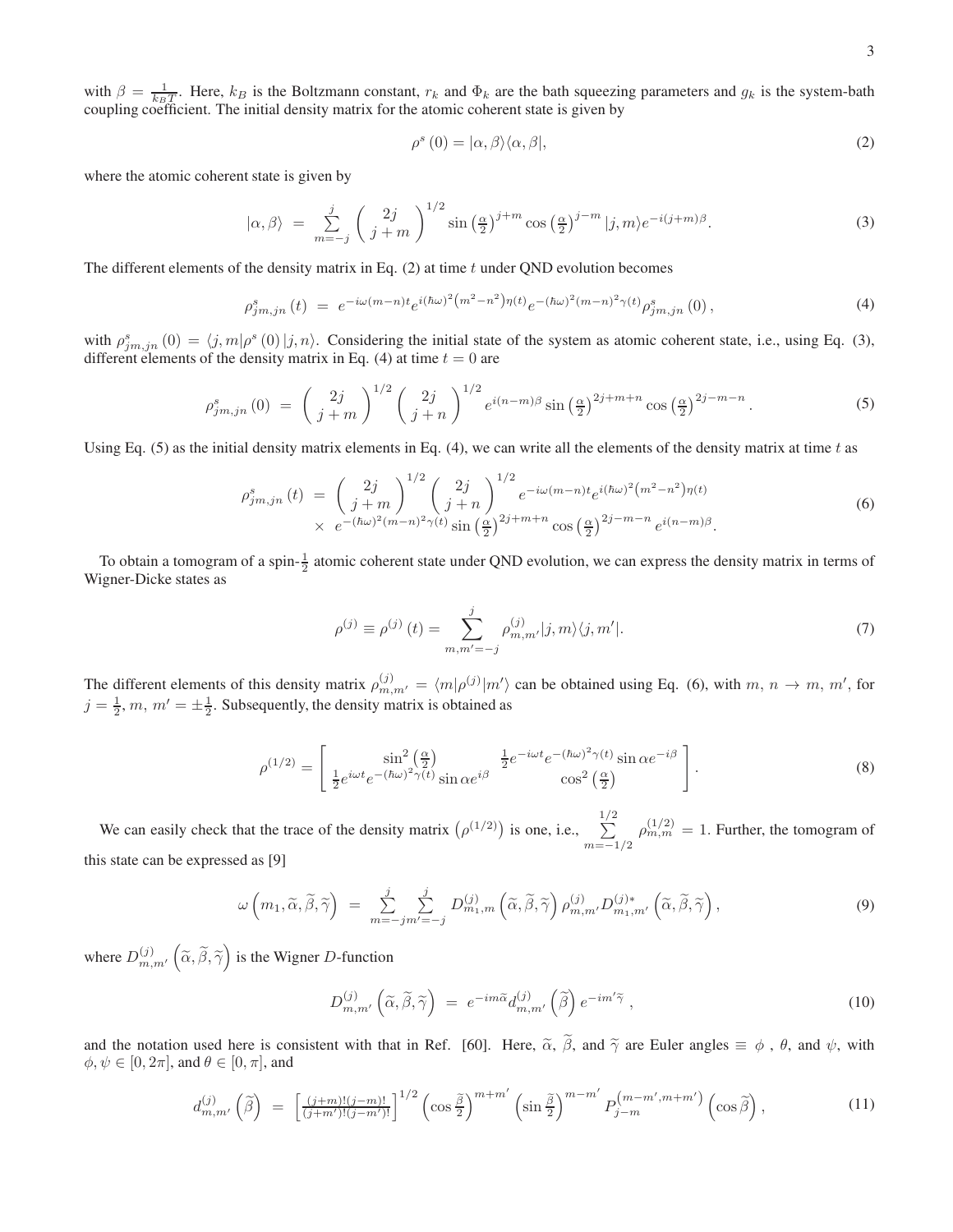

Figure 1: (Color online) The variation of the tomogram with time (*t*) for single spin- $\frac{1}{2}$  atomic coherent state in the presence of QND noise with bath parameters  $\gamma_0 = 0.1$ ,  $\omega_c = 100$ , squeezing parameters  $r = 0$ ,  $a = 0$ , and  $\omega = 1.0$  and  $\alpha = \frac{\pi}{2}$ ,  $\beta = \frac{\pi}{3}$ ,  $\beta = \frac{\pi}{3}$ ,  $\beta = \frac{\pi}{3}$ ,  $\gamma = \frac{\pi}{4}$ , in the units of  $\hbar = k_B = 1$ . The smooth (blue) line, dashed (red) line and dot-dashed (magenta) line correspond to the tomogram with time for different temperatures  $T = 0$ , 1 and 2, respectively.

where  $P_n^{(a,b)}(x)$  are Jacobi polynomials. A tomogram is the spin projection onto an arbitrary, rotated, axis. The physical significance of the  $D$ -function is its connection to the process of rotation and can be illustrated by

$$
\langle j, m_1 | R\left(\tilde{\alpha}, \tilde{\beta}, \tilde{\gamma}\right) | j, m'_1 \rangle = D_{m_1, m'_1}^{(j)} \left(\tilde{\alpha}, \tilde{\beta}, \tilde{\gamma}\right), \langle j, m'_2 | R^\dagger \left(\tilde{\alpha}, \tilde{\beta}, \tilde{\gamma}\right) | j, m_1 \rangle = D_{m_1, m'_2}^{*(j)} \left(\tilde{\alpha}, \tilde{\beta}, \tilde{\gamma}\right).
$$
\n(12)

Here,  $R\left(\tilde{\alpha}, \tilde{\beta}, \tilde{\gamma}\right)$  stands for the operation of rotation about an axis whose orientation is specified by  $\tilde{\alpha}$ ,  $\tilde{\beta}$ , and  $\tilde{\gamma}$ . Using the different values of m and  $m'$ , we can obtain various Wigner D-functions as

$$
D_{\frac{1}{2},-\frac{1}{2}}^{(1/2)}\left(\tilde{\alpha},\tilde{\beta},\tilde{\gamma}\right) = -\sin\left(\frac{\tilde{\beta}}{2}\right)e^{-\frac{i}{2}(\tilde{\alpha}-\tilde{\gamma})},
$$
\n
$$
D_{\frac{1}{2},\frac{1}{2}}^{(1/2)}\left(\tilde{\alpha},\tilde{\beta},\tilde{\gamma}\right) = \cos\left(\frac{\tilde{\beta}}{2}\right)e^{-\frac{i}{2}(\tilde{\alpha}+\tilde{\gamma})},
$$
\n
$$
D_{-\frac{1}{2},-\frac{1}{2}}^{(1/2)}\left(\tilde{\alpha},\tilde{\beta},\tilde{\gamma}\right) = \cos\left(\frac{\tilde{\beta}}{2}\right)e^{\frac{i}{2}(\tilde{\alpha}+\tilde{\gamma})},
$$
\n
$$
D_{-\frac{1}{2},\frac{1}{2}}^{(1/2)}\left(\tilde{\alpha},\tilde{\beta},\tilde{\gamma}\right) = \sin\left(\frac{\tilde{\beta}}{2}\right)e^{\frac{i}{2}(\tilde{\alpha}-\tilde{\gamma})}.
$$
\n(13)

Using the first two relations of Eq.  $(13)$  and Eq.  $(8)$ , the first component of the tomogram can be obtained from Eq.  $(9)$  as

$$
\omega\left(\frac{1}{2},\widetilde{\alpha},\widetilde{\beta},\widetilde{\gamma}\right) \equiv \omega_1 = \cos^2\left(\frac{\widetilde{\beta}}{2}\right) - \cos\widetilde{\beta}\cos^2\left(\frac{\alpha}{2}\right) - \frac{1}{2}\sin\widetilde{\beta}\sin\alpha\cos\left(\omega t + \beta + \widetilde{\gamma}\right)e^{-\left(\hbar\omega\right)^2\gamma\left(t\right)}.\tag{14}
$$

From Eq. (14), it can be inferred that the tomogram is free from Euler angle  $\tilde{\alpha}$ , and consequently is a function of  $\tilde{\beta}$  and  $\tilde{\gamma}$  only, or  $f(\beta, \tilde{\gamma})$ . It is worth mentioning here that  $\tilde{\gamma}$  and  $\gamma(t)$  are two different parameters, the former being an Euler angle while the latter is responsible for decoherence. The variation of the tomogram is given in Fig. 1 with time, for the different temperatures. For the second component of the tomogram with  $m_1 = -\frac{1}{2}$ , using last two relations of Eq. (13) and substituting Eq. (8) in Eq. (9), we obtain

$$
\omega\left(-\frac{1}{2},\widetilde{\alpha},\widetilde{\beta},\widetilde{\gamma}\right) \equiv \omega_2 = \cos^2\left(\frac{\widetilde{\beta}}{2}\right) - \cos\widetilde{\beta}\cos^2\left(\frac{\alpha}{2}\right) + \frac{1}{2}\sin\widetilde{\beta}\sin\alpha\cos\left(\omega t + \beta + \widetilde{\gamma}\right)e^{-(\hbar\omega)^2\gamma(t)}.\tag{15}
$$

We can check the validity of the tomogram obtained by verifying that  $\sum \omega_i = \omega_1 + \omega_2 = 1$ . Interestingly, we can see that the knowledge of one of the components of the tomogram is enough to reconstruct the whole state. Keeping this in mind, we have only shown the variation of  $\omega_1$  in Fig. 1 as  $\omega_2 = 1 - \omega_1$ .

In Fig. 1, we can easily see the expected behavior of tomogram with increase in temperature for zero bath squeezing. Specifically, with increase in temperature, the tomogram tends to randomize more quickly towards probability 1/2. Fig. 2 further establishes the effect of the environment on the tomogram. Particularly, Fig. 2 b brings out the oscillatory nature of tomogram with time while temperature tends to randomize it. Similarly, Figs. 2 a and c show the dependence of the tomogram on Euler angles and the atomic coherent state parameters, respectively.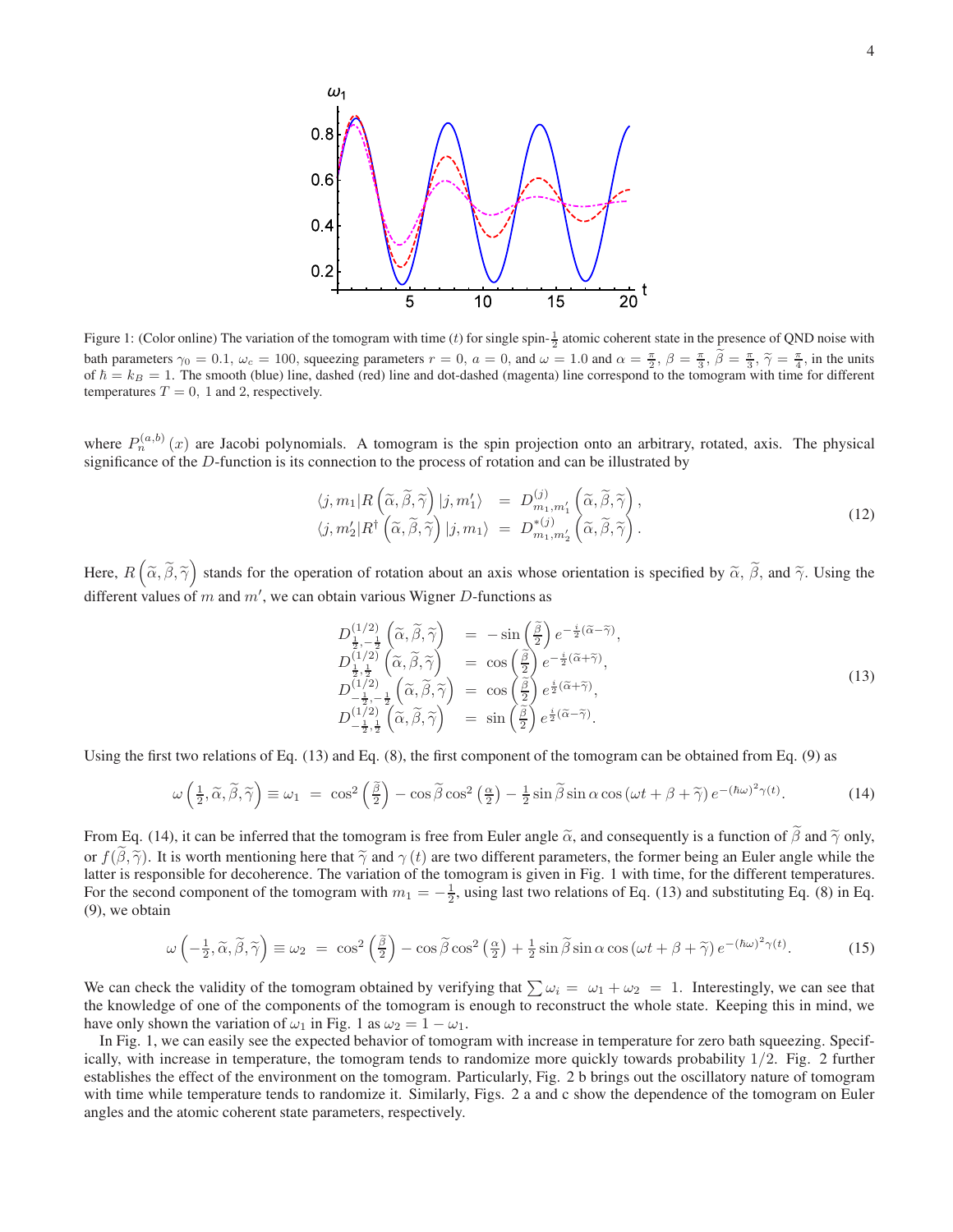

Figure 2: (Color online) The dependence of the tomogram on various parameters is depicted for single spin- $\frac{1}{2}$  atomic coherent state in the presence of QND noise with bath parameters  $\gamma_0 = 0.1$ ,  $\omega_c = 100$ , squeezing parameter  $a = 0$ , and  $\omega = 1.0$  in the units of  $\hbar = k_B = 1$ . In (a) the tomogram is shown as a function of  $\tilde{\beta}$  and  $\tilde{\gamma}$  with  $\alpha = \frac{\pi}{2}$ ,  $\beta = \frac{\pi}{3}$ , and  $r = t = T = 1$ ; while (b) exhibits the variation of the tomogram with time and temperature for  $r = 0$  and  $\alpha = \frac{\pi}{2}$ ,  $\beta = \frac{\pi}{3}$ ,  $\widetilde{\beta} = \frac{\pi}{3}$ ,  $\widetilde{\gamma} = \frac{\pi}{4}$ . Finally, the last plot (c) shows the dependence of the tomogram on the atomic coherent state parameters  $\alpha$  and  $\beta$  with  $\tilde{\beta} = \frac{\pi}{3}$ ,  $\tilde{\gamma} = \frac{\pi}{4}$  at time  $t = 1$  for bath squeezing parameter  $r = 1$  at  $T = 1$ .

# **B. Dissipative SGAD channel**

Master equation for the dissipative evolution of a given state in the squeezed generalized amplitude damping (SGAD) channel is given by [49]

$$
\frac{d}{dt}\rho^{s}(t) = -\frac{i\omega}{2}\left[\sigma_{z},\rho^{s}(t)\right] + \gamma_{0}\left(N+1\right)\left\{\sigma_{-}\rho^{s}(t)\sigma_{+} - \frac{1}{2}\sigma_{+}\sigma_{-}\rho^{s}(t) - \frac{1}{2}\rho^{s}(t)\sigma_{+}\sigma_{-}\right\} \n+ \left\{\sigma_{+}\rho^{s}(t)\sigma_{-} - \frac{1}{2}\sigma_{-}\sigma_{+}\rho^{s}(t) - \frac{1}{2}\rho^{s}(t)\sigma_{-}\sigma_{+}\right\}\gamma_{0}N - \gamma_{0}M\sigma_{+}\rho^{s}(t)\sigma_{+} - \gamma_{0}M^{*}\sigma_{-}\rho^{s}(0)\sigma_{-}.
$$
\n(16)

The density matrix for a quantum state under a dissipative  $SGAD$  channel at time t can be obtained, from the above equation, as

$$
\rho^{s}(t) = \frac{1}{4}\rho^{s}(0)f_{+} + \frac{1}{4}\sigma_{z}\rho^{s}(0)\sigma_{z}f_{-} - \frac{1}{4}\rho^{s}(0)\sigma_{z}g_{-} - \frac{1}{4}\sigma_{z}\rho^{s}(0)g_{+} - \gamma_{0}\frac{\sinh(\alpha' t)}{\alpha'}e^{-\frac{\gamma\beta_{t}}{2}} \\
\times \{M\sigma_{+}\rho^{s}(0)\sigma_{+} + M^{*}\sigma_{-}\rho^{s}(0)\sigma_{-}\} + \left(1 - e^{-\gamma\beta t}\right)\left\{\frac{\gamma_{+}}{\gamma^{\beta}}\sigma_{-}\rho^{s}(0)\sigma_{+} + \frac{\gamma_{-}}{\gamma^{\beta}}\sigma_{+}\rho^{s}(0)\sigma_{-}\right\},
$$
\n(17)

where  $f_{\pm} = \left\{1 + e^{-\gamma^{\beta}t} \pm 2\cosh(\alpha' t) e^{-\frac{\gamma^{\beta}t}{2}}\right\}$ ,  $g_{\pm} = \left\{\frac{\gamma}{\gamma^{\beta}}\right\}$  $\left(1-e^{-\gamma^{\beta}t}\right)$  $\pm \frac{2i\omega}{\alpha'} \sinh(\alpha' t) e^{-\frac{\gamma \beta_t}{2}}$ ,  $\gamma_+ = \gamma_0 (N+1)$ ,  $\gamma_- =$  $\gamma_0 N, \, \gamma^\beta=\gamma_++\gamma_-, \, \gamma=\gamma_+-\gamma_-=\gamma_0, \, \alpha'=\sqrt{\gamma_0^2\,|M|^2-\omega^2};$  and

$$
\begin{array}{rcl}\n\sigma_+ &=& |1\rangle\langle 0|, \ \sigma_- = |0\rangle\langle 1|, \\
\sigma_z &=& \sigma_+ \sigma_- - \sigma_- \sigma_+ \\
&=& |1\rangle\langle 1| - |0\rangle\langle 0| \\
&=& |e\rangle\langle e| - |g\rangle\langle g|. \n\end{array}
$$

Also,

$$
\begin{array}{rcl}\n\sigma_z|g\rangle &= -|g\rangle, & \sigma_z|e\rangle &= |e\rangle; \\
\sigma_+|g\rangle &= |e\rangle, & \sigma_+|e\rangle &= 0; \\
\sigma_-|g\rangle &= 0, & \sigma_-|e\rangle &= |g\rangle.\n\end{array}
$$

Here,  $\gamma_0$  is the spontaneous emission rate,  $M = -\frac{1}{2} \{ 2N_{th} + 1 \} \exp(i\phi) \sinh(2r)$ , and  $N = N_{th} \{ \cosh^2(r) + \sinh^2(r) \}$  +  $\sinh^2(r)$ , where  $N_{th} = 1/\{\exp(\hbar\omega/k_BT) - 1\}$  being the Planck distribution, and r and the bath squeezing angle ( $\phi$ ) are the bath squeezing parameters. The initial state, as for the tomogram of a quantum state under QND evolution, is the atomic coherent state given in Eq. (2). Using Eq. (17), the density matrix can be written as

$$
\rho^{s}\left(t\right) = \begin{bmatrix} \left\langle \frac{1}{2} \left| \rho^{s}\left(t\right) \right| \frac{1}{2} \right\rangle & \left\langle \frac{1}{2} \left| \rho^{s}\left(t\right) \right| - \frac{1}{2} \right\rangle\\ \left\langle -\frac{1}{2} \left| \rho^{s}\left(t\right) \right| \frac{1}{2} \right\rangle & \left\langle -\frac{1}{2} \left| \rho^{s}\left(t\right) \right| - \frac{1}{2} \right\rangle \end{bmatrix},\tag{18}
$$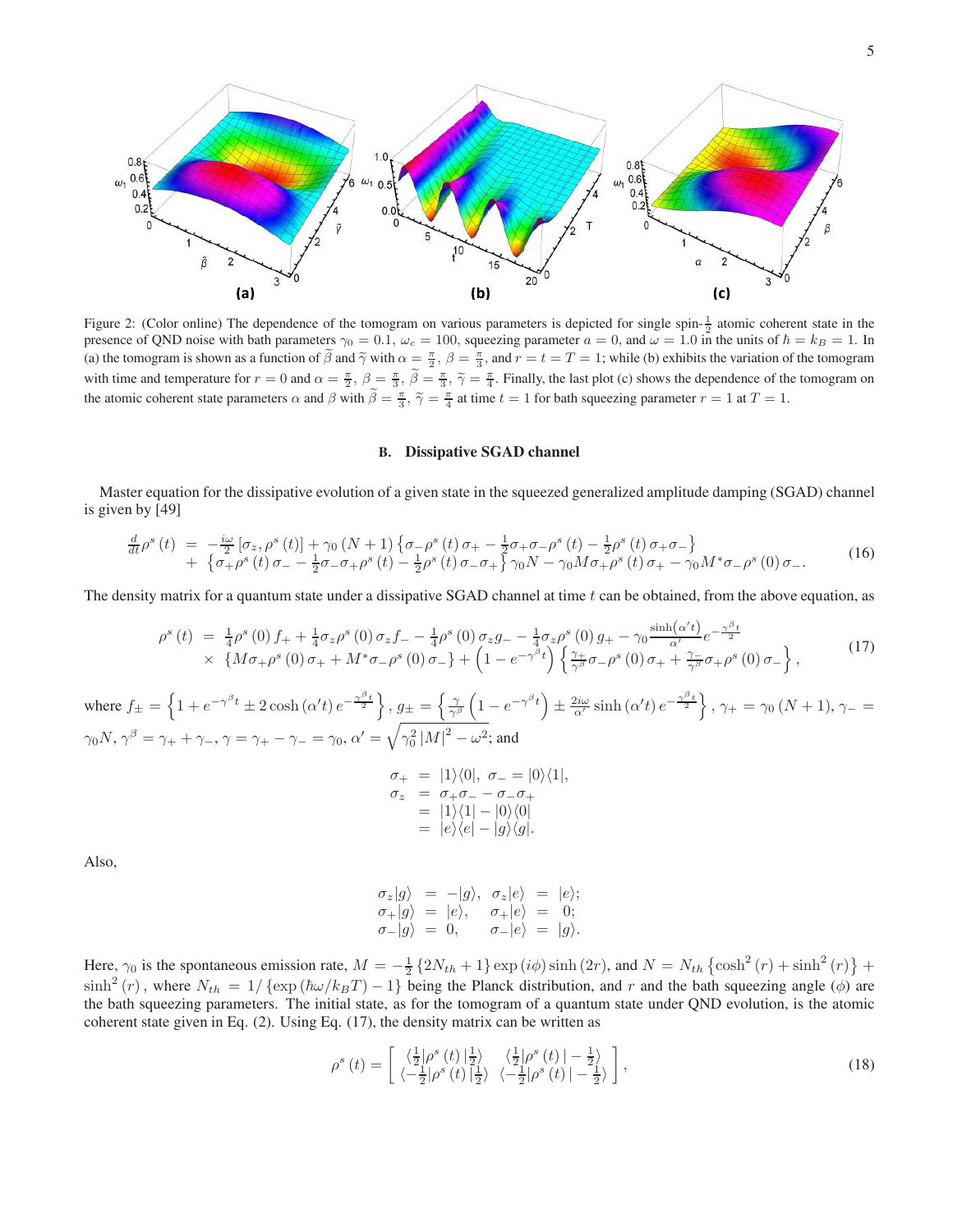where the various terms are

$$
\langle \frac{1}{2} | \rho^{s}(t) | \frac{1}{2} \rangle = \sin^{2} \left( \frac{\alpha}{2} \right) e^{-\gamma^{\beta} t} + \frac{\gamma}{\gamma^{\beta}} \left( 1 - e^{-\gamma^{\beta} t} \right),
$$
  
\n
$$
\langle \frac{1}{2} | \rho^{s}(t) | - \frac{1}{2} \rangle = \frac{1}{2} \sin \alpha \left[ \left\{ \cosh (\alpha' t) - \frac{i\omega}{\alpha'} \sinh (\alpha' t) \right\} e^{-i\beta} - \frac{\gamma_{0} M}{\alpha'} \sinh (\alpha' t) e^{i\beta} \right] e^{-\frac{\gamma^{\beta} t}{2}},
$$
  
\n
$$
\langle - \frac{1}{2} | \rho^{s}(t) | \frac{1}{2} \rangle = \frac{1}{2} \sin \alpha \left[ \left\{ \cosh (\alpha' t) + \frac{i\omega}{\alpha'} \sinh (\alpha' t) \right\} e^{i\beta} - \frac{\gamma_{0} M^{*}}{\alpha'} \sinh (\alpha' t) e^{-i\beta} \right] e^{-\frac{\gamma^{\beta} t}{2}},
$$
  
\n
$$
\langle - \frac{1}{2} | \rho^{s}(t) | - \frac{1}{2} \rangle = \cos^{2} \left( \frac{\alpha}{2} \right) e^{-\gamma^{\beta} t} + \frac{\gamma_{+}}{\gamma^{\beta}} \left( 1 - e^{-\gamma^{\beta} t} \right),
$$

and the density matrix can be seen to be normalized as  $\sum_{n=1}^{1/2}$  $\sum_{m=-1/2}^{\infty} \langle m|\rho^{s}(t)|m\rangle = 1.$ 

The tomogram of a state evolving in a dissipative SGAD channel, in analogy to the QND case, can be obtained by expanding the density matrix in the basis of the Wigner-Dicke states, as in Eq. (7). Using Eq. (9), the first two relations of Eq. (13) and Eq. (18), the first component of the tomogram is

$$
\omega\left(\frac{1}{2}, \widetilde{\alpha}, \widetilde{\beta}, \widetilde{\gamma}\right) \equiv \omega_1 = \sin^2\left(\frac{\widetilde{\beta}}{2}\right) \left\{ \cos^2\left(\frac{\alpha}{2}\right) e^{-\gamma^{\beta}t} + \frac{\gamma_+}{\gamma^{\beta}} \left(1 - e^{-\gamma^{\beta}t}\right) \right\} + \cos^2\left(\frac{\widetilde{\beta}}{2}\right) \left\{ \sin^2\left(\frac{\alpha}{2}\right) e^{-\gamma^{\beta}t} + \frac{\gamma_-}{\gamma^{\beta}} \left(1 - e^{-\gamma^{\beta}t}\right) \right\} \n- \frac{1}{2} \sin \widetilde{\beta} \left\{ e^{-i\widetilde{\gamma}} \left[ \frac{1}{2} \sin \alpha e^{-i\beta} e^{-\frac{\gamma^{\beta}t}{2}} \left\{ \cosh\left(\alpha^{\prime}t\right) - \frac{i\omega}{\alpha^{\prime}} \sinh\left(\alpha^{\prime}t\right) \right\} - \frac{\gamma_0 M}{2\alpha^{\prime}} \sin \alpha \sinh\left(\alpha^{\prime}t\right) e^{i\beta} e^{-\frac{\gamma^{\beta}t}{2}} \right] \n+ c.c. \right\}.
$$
\n(19)

Again, we can check the validity of the analytic expression of the tomogram in the absence of open system effects, i.e., by considering  $\gamma_0 = \gamma = 0$ ,  $\gamma_+ = \gamma_- = 0 = \gamma^\beta$ , which leads to  $\alpha' = i\omega$ , we have

$$
\omega\left(\frac{1}{2},\widetilde{\alpha},\widetilde{\beta},\widetilde{\gamma}\right) \;=\; \cos^2\left(\frac{\widetilde{\beta}}{2}\right) - \cos\widetilde{\beta}\cos^2\left(\frac{\alpha}{2}\right) - \frac{1}{2}\sin\widetilde{\beta}\sin\alpha\cos\left(\omega t + \beta + \widetilde{\gamma}\right),\tag{20}
$$

which is identical to the QND case, i.e., Eq. (14), with  $\gamma(t) = 0$ . Similarly, using Eq. (9), the last two relations of Eq. (13), and Eq. (18), we obtain the second component as

$$
\omega \left( -\frac{1}{2}, \widetilde{\alpha}, \widetilde{\beta}, \widetilde{\gamma} \right) \equiv \omega_2 = \cos^2 \left( \frac{\widetilde{\beta}}{2} \right) \left\{ \cos^2 \left( \frac{\alpha}{2} \right) e^{-\gamma^{\beta} t} + \frac{\gamma_+}{\gamma^{\beta}} \left( 1 - e^{-\gamma^{\beta} t} \right) \right\} + \sin^2 \left( \frac{\widetilde{\beta}}{2} \right) \left\{ \sin^2 \left( \frac{\alpha}{2} \right) e^{-\gamma^{\beta} t} + \frac{\gamma_-}{\gamma^{\beta}} \left( 1 - e^{-\gamma^{\beta} t} \right) \right\} + \frac{1}{2} \sin \widetilde{\beta} \left\{ e^{-i \widetilde{\gamma}} \left[ \frac{1}{2} \sin \alpha e^{-i \beta} e^{-\frac{\gamma^{\beta} t}{2}} \left\{ \cosh \left( \alpha' t \right) - \frac{i \omega}{\alpha'} \sinh \left( \alpha' t \right) \right\} - \frac{\gamma_0 M}{2 \alpha'} \sin \alpha \sinh \left( \alpha' t \right) e^{i \beta} e^{-\frac{\gamma^{\beta} t}{2}} \right] + \text{ c.c.} \right\}.
$$
\n(21)

Similar to the first tomogram of the dissipative SGAD channel, we can check the solution in the absence of the open system effects which leads to  $\alpha' = i\omega$ . This can be seen to be the same as the corresponding QND case, i.e., Eq. (15), with  $\gamma(t) = 0$ 

$$
\omega\left(-\frac{1}{2},\widetilde{\alpha},\widetilde{\beta},\widetilde{\gamma}\right) \;=\; \cos^2\left(\frac{\widetilde{\beta}}{2}\right) - \cos\widetilde{\beta}\sin^2\left(\frac{\alpha}{2}\right) + \frac{1}{2}\sin\widetilde{\beta}\sin\alpha\cos\left(\omega t + \beta + \widetilde{\gamma}\right). \tag{22}
$$

We can also check the validity of the tomogram as in the QND case by  $\sum \omega_i = \omega_1 + \omega_2 = 1$ . Hence, as before, one component of the tomogram would be enough to recover all the information. This is why, in the plots, we only show the first component of the tomogram. The other component can be easily obtained from it.

The variation of tomogram with different parameters is shown in Figs. 3 and 4. Fig. 3 exhibits the randomization of the tomogram with increase in temperature. This fact can be observed in the smooth (blue) and dashed (red) lines. However, an interesting behavior is observed here with respect to bath squeezing. It can be seen that it takes relatively longer to randomize the tomogram in presence of squeezing than in its absence, temperature remaining same, as illustrated by a comparison between the dot-dashed (magenta) and dashed (red) line. This fact, in turn, establishes that squeezing is a useful quantum resource. This behavior is further elaborated in Fig. 4, where the effect of bath squeezing can be observed and is consistent with the quadrature behavior of squeezing. This beneficial effect of squeezing is not observed for evolution under QND channel. From the present analysis, it could be envisaged that a tomographic connection could be established between the state, under consideration and the generic open system interaction evolving it.

# **III. TOMOGRAM OF TWO SPIN-** $\frac{1}{2}$  **(QUBIT) STATES**

Various two-qubit tomography schemes have been proposed in the recent past [61–65]. Specifically, the tomogram for two spin- $\frac{1}{2}$  (qubit) states can be obtained using the star product scheme [61, 62]. In [64], two-qubit states were analyzed from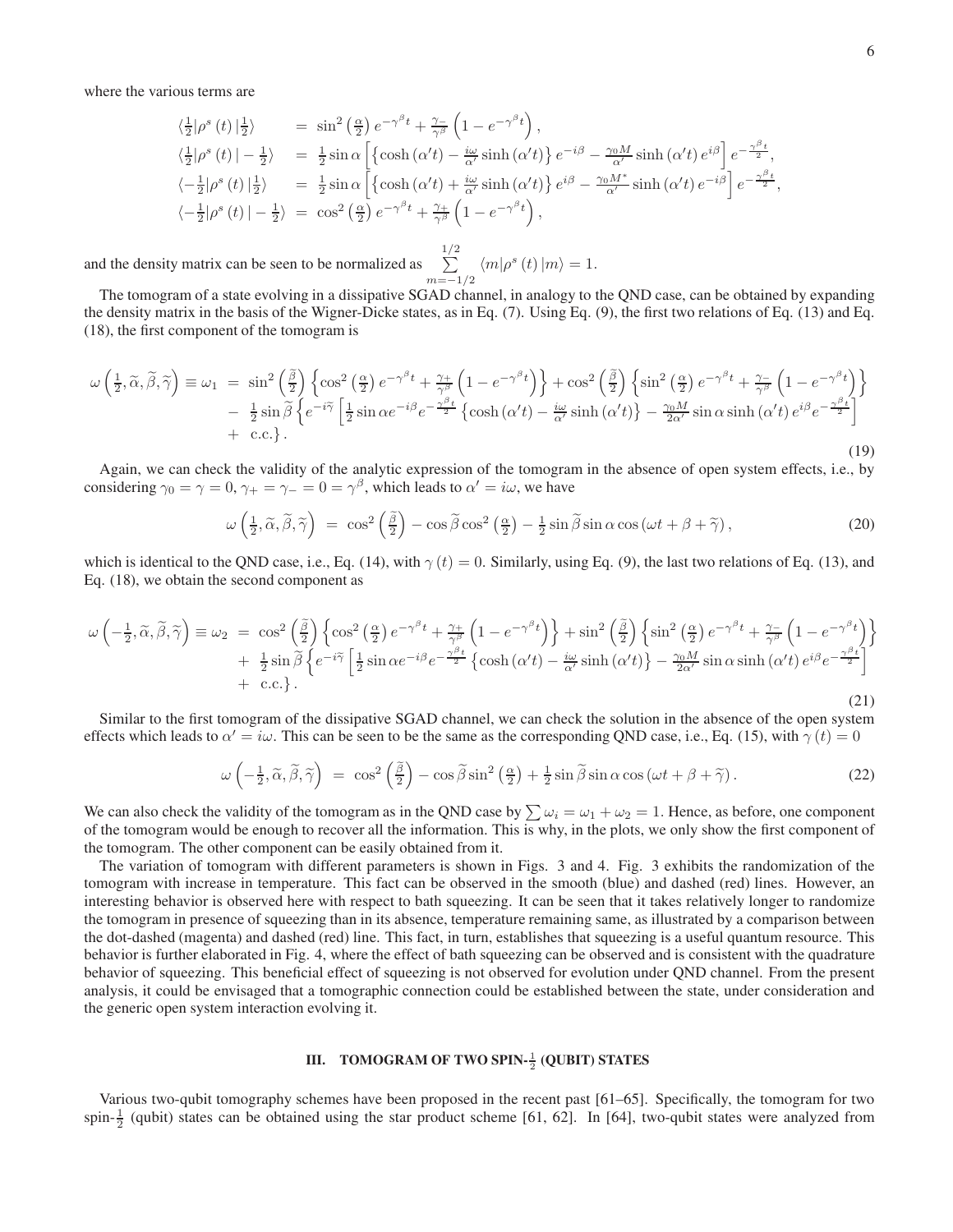

Figure 3: (Color online) The tomogram varying with time (t) is shown for a single spin- $\frac{1}{2}$  atomic coherent state in the presence of the SGAD noise for bath squeezing angle  $\phi = \pi$  in the units of  $\hbar = k_B = 1$ , with  $\omega = 1.0$ ,  $\gamma_0 = 0.25$ , and  $\alpha = \frac{\pi}{2}$ ,  $\beta = \frac{\pi}{3}$ ,  $\tilde{\beta} = \frac{\pi}{3}$ ,  $\tilde{\gamma} = \frac{\pi}{4}$ . The smooth (blue) line, dashed (red) line and dot-dashed (magenta) line correspond to the tomogram with time for different temperatures and squeezing parameters  $T = 1$ , 10 and 10, and  $r = 0$ , 0 and 1, respectively.



Figure 4: (Color online) The tomogram for single spin- $\frac{1}{2}$  atomic coherent state in the presence of SGAD noise is shown as a function of squeezing parameters r and  $\phi$  with  $\alpha = \frac{\pi}{2}$ ,  $\beta = \frac{\pi}{3}$ ,  $\tilde{\beta} = \frac{\pi}{3}$ ,  $\tilde{\gamma} = \frac{\pi}{4}$ , and  $\omega = 1.0$ ,  $\gamma_0 = 0.25$ , in the units of  $\hbar = k_B = 1$  for  $T = 1$  at time  $t=1$ .

the perspective of tomographic causal analysis, while in [65], an interesting connection between tomographic construction of two-qubit states to aspects of quantum correlations such as discord and measurement induced disturbance was developed.

For a two qubit state  $\rho$  one can obtain the tomogram as

$$
\omega (m_1, m_2) = \text{Tr} \left[ \rho \left\{ Q_1 \left( m_1 \right) \otimes Q_2 \left( m_2 \right) \right\} \right],\tag{23}
$$

where  $Q_i(m_i) = U_i^{\dagger} |m_i\rangle \langle m_i | U_i$ , and  $m_i = \pm \frac{1}{2}$ , while the unitary matrices  $U_i$  are

$$
U_i = \begin{bmatrix} \cos\frac{\tilde{\beta}_i}{2} \exp\left\{\frac{i(\tilde{\alpha}_i + \tilde{\gamma}_i)}{2}\right\} & \sin\frac{\tilde{\beta}_i}{2} \exp\left\{\frac{i(\tilde{\alpha}_i - \tilde{\gamma}_i)}{2}\right\} \\ -\sin\frac{\tilde{\beta}_i}{2} \exp\left\{-\frac{i(\tilde{\alpha}_i - \tilde{\gamma}_i)}{2}\right\} & \cos\frac{\tilde{\beta}_i}{2} \exp\left\{-\frac{i(\tilde{\alpha}_i + \tilde{\gamma}_i)}{2}\right\} \end{bmatrix}
$$

for  $i \in \{1,2\}$ . Hence, the tomogram of the two qubit state can be written as the diagonal elements of  $\tilde{\rho}$ , where  $\tilde{\rho} =$  $(U_1 \otimes U_2) \, \rho \, (U_1 \otimes U_2)^{\dagger}$ .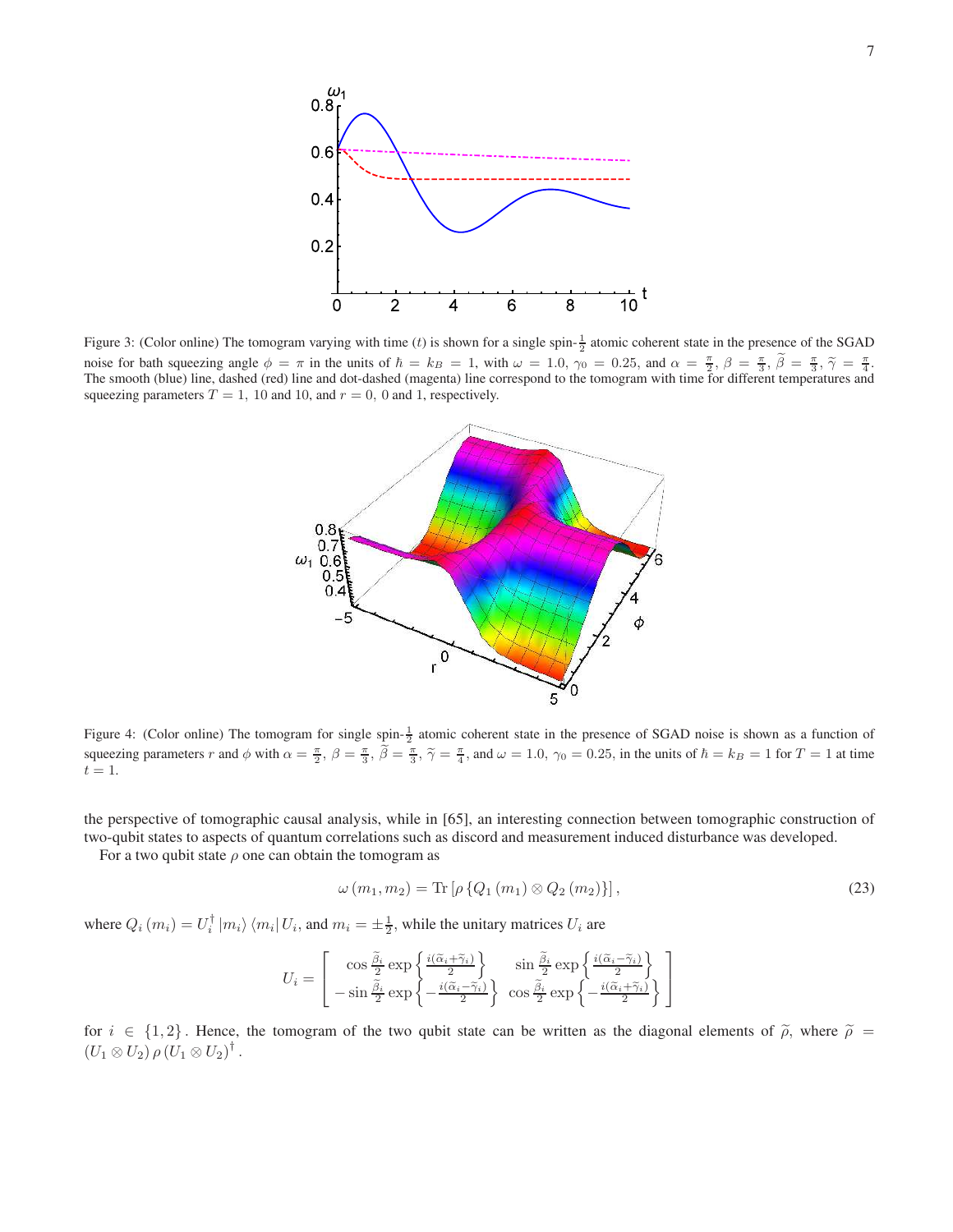#### **A. Tomogram of two qubits under dissipative evolution in a vacuum bath**

Now, we construct the tomogram of a two qubit state in a vacuum bath under dissipative evolution, as discussed in Ref. [66]. The initial state of the system is considered with one qubit in the excited state  $|e_1\rangle$  and the other in the ground state  $|g_2\rangle$ , i.e.,  $|e_1\rangle |g_2\rangle$ . The reduced density matrix of the system of interest, here the two qubits, is

$$
\rho(t) = \begin{bmatrix}\n\rho_{ee}(t) & \rho_{es}(t) & \rho_{ea}(t) & \rho_{eg}(t) \\
\rho_{es}^*(t) & \rho_{ss}(t) & \rho_{sa}(t) & \rho_{sg}(t) \\
\rho_{ea}^*(t) & \rho_{sa}^*(t) & \rho_{aa}(t) & \rho_{ag}(t) \\
\rho_{eg}^*(t) & \rho_{sg}^*(t) & \rho_{ag}^*(t) & \rho_{gg}(t)\n\end{bmatrix},
$$
\n(24)

where the analytic form of all the elements of the density matrix is given in Appendix 1.

The tomogram can be thought of as a tomographic-probability vector  $\omega=[\omega_1,\omega_2,\omega_3,\omega_4]^T$  (here  $T$  corresponds to transpose of the vector), where each component can be expressed analytically as

$$
\omega_{1}(t) = \frac{1}{4} \left[ 4\rho_{ee} \cos^{2} \frac{\tilde{\beta}_{1}}{2} \cos^{2} \frac{\tilde{\beta}_{2}}{2} + 4\rho_{gg} \sin^{2} \frac{\tilde{\beta}_{1}}{2} \sin^{2} \frac{\tilde{\beta}_{2}}{2} + (\rho_{aa} + \rho_{ss}) \left( 1 - \cos \tilde{\beta}_{1} \cos \tilde{\beta}_{2} \right) \right] \n- (\rho_{aa} - \rho_{ss}) \sin \tilde{\beta}_{1} \sin \tilde{\beta}_{2} \cos (\tilde{\gamma}_{1} - \tilde{\gamma}_{2}) + \left\{ \rho_{sa} \left( \cos \tilde{\beta}_{1} - \cos \tilde{\beta}_{2} - i \sin \tilde{\beta}_{1} \sin \tilde{\beta}_{2} \sin (\tilde{\gamma}_{1} - \tilde{\gamma}_{2}) \right) \right. \n+ \sqrt{2} \left[ \left( (-\rho_{ea} + \rho_{es}) \cos^{2} \frac{\tilde{\beta}_{2}}{2} + (\rho_{ag} + \rho_{sg}) \sin^{2} \frac{\tilde{\beta}_{2}}{2} \right) \sin \tilde{\beta}_{1} \exp (i\tilde{\gamma}_{1}) + \sin \tilde{\beta}_{2} \exp (i\tilde{\gamma}_{2}) \right] \n\times \left( (\rho_{ea} + \rho_{es}) \cos^{2} \frac{\tilde{\beta}_{1}}{2} - (\rho_{ag} - \rho_{sg}) \sin^{2} \frac{\tilde{\beta}_{1}}{2} \right) \right] + \exp (i\tilde{\gamma}_{1} + i\tilde{\gamma}_{2}) \rho_{eg} \sin \tilde{\beta}_{1} \sin \tilde{\beta}_{2} + c.c. \right],
$$
\n(25)

$$
\omega_2(t) = \frac{1}{4} \left[ 4\rho_{ee} \cos^2 \frac{\tilde{\beta}_1}{2} \sin^2 \frac{\tilde{\beta}_2}{2} + 4\rho_{gg} \sin^2 \frac{\tilde{\beta}_1}{2} \cos^2 \frac{\tilde{\beta}_2}{2} + (\rho_{aa} + \rho_{ss}) \left( 1 + \cos \tilde{\beta}_1 \cos \tilde{\beta}_2 \right) \right] + (\rho_{aa} - \rho_{ss}) \sin \tilde{\beta}_1 \sin \tilde{\beta}_2 \cos (\tilde{\gamma}_1 - \tilde{\gamma}_2) + \left\{ \rho_{sa} \left( \cos \tilde{\beta}_1 + \cos \tilde{\beta}_2 + i \sin \tilde{\beta}_1 \sin \tilde{\beta}_2 \sin (\tilde{\gamma}_1 - \tilde{\gamma}_2) \right) \right. + \sqrt{2} \left[ \left( (\rho_{ag} + \rho_{sg}) \cos^2 \frac{\tilde{\beta}_2}{2} - (\rho_{ea} - \rho_{es}) \sin^2 \frac{\tilde{\beta}_2}{2} \right) \sin \tilde{\beta}_1 \exp (i \tilde{\gamma}_1) \right. + \sin \tilde{\beta}_2 \exp (i \tilde{\gamma}_2) \left( -(\rho_{ea} + \rho_{es}) \cos^2 \frac{\tilde{\beta}_1}{2} + (\rho_{ag} - \rho_{sg}) \sin^2 \frac{\tilde{\beta}_1}{2} \right) \right] - \exp (i \tilde{\gamma}_1 + i \tilde{\gamma}_2) \rho_{eg} \sin \tilde{\beta}_1 \sin \tilde{\beta}_2 + c.c. \right],
$$
(26)

$$
\omega_{3}(t) = \frac{1}{4} \left[ 4\rho_{ee} \sin^{2} \frac{\tilde{\beta}_{1}}{2} \cos^{2} \frac{\tilde{\beta}_{2}}{2} + 4\rho_{gg} \cos^{2} \frac{\tilde{\beta}_{1}}{2} \sin^{2} \frac{\tilde{\beta}_{2}}{2} + (\rho_{aa} + \rho_{ss}) \left( 1 + \cos \tilde{\beta}_{1} \cos \tilde{\beta}_{2} \right) \right] + (\rho_{aa} - \rho_{ss}) \sin \tilde{\beta}_{1} \sin \tilde{\beta}_{2} \cos (\tilde{\gamma}_{1} - \tilde{\gamma}_{2}) + \left\{ -\rho_{sa} \left( \cos \tilde{\beta}_{1} + \cos \tilde{\beta}_{2} - i \sin \tilde{\beta}_{1} \sin \tilde{\beta}_{2} \sin (\tilde{\gamma}_{1} - \tilde{\gamma}_{2}) \right) \right. + \sqrt{2} \left[ \left( -(\rho_{ag} + \rho_{sg}) \sin^{2} \frac{\tilde{\beta}_{2}}{2} + (\rho_{ea} - \rho_{es}) \cos^{2} \frac{\tilde{\beta}_{2}}{2} \right) \sin \tilde{\beta}_{1} \exp (i\tilde{\gamma}_{1}) \right] + \sin \tilde{\beta}_{2} \exp (i\tilde{\gamma}_{2}) \left( (\rho_{ea} + \rho_{es}) \sin^{2} \frac{\tilde{\beta}_{1}}{2} - (\rho_{ag} - \rho_{sg}) \cos^{2} \frac{\tilde{\beta}_{1}}{2} \right) \right] - \exp (i\tilde{\gamma}_{1} + i\tilde{\gamma}_{2}) \rho_{eg} \sin \tilde{\beta}_{1} \sin \tilde{\beta}_{2} + c.c. \right],
$$
(27)

and

$$
\omega_{4}(t) = \frac{1}{4} \left[ 4\rho_{ee} \sin^{2} \frac{\tilde{\beta}_{1}}{2} \sin^{2} \frac{\tilde{\beta}_{2}}{2} + 4\rho_{gg} \cos^{2} \frac{\tilde{\beta}_{1}}{2} \cos^{2} \frac{\tilde{\beta}_{2}}{2} + (\rho_{aa} + \rho_{ss}) \left( 1 - \cos \tilde{\beta}_{1} \cos \tilde{\beta}_{2} \right) \right] \n- (\rho_{aa} - \rho_{ss}) \sin \tilde{\beta}_{1} \sin \tilde{\beta}_{2} \cos (\tilde{\gamma}_{1} - \tilde{\gamma}_{2}) + \left\{ -\rho_{sa} \left( \cos \tilde{\beta}_{1} - \cos \tilde{\beta}_{2} + i \sin \tilde{\beta}_{1} \sin \tilde{\beta}_{2} \sin (\tilde{\gamma}_{1} - \tilde{\gamma}_{2}) \right) \right. \n+ \sqrt{2} \left[ \left( -(\rho_{ag} + \rho_{sg}) \cos^{2} \frac{\tilde{\beta}_{2}}{2} + (\rho_{ea} - \rho_{es}) \sin^{2} \frac{\tilde{\beta}_{2}}{2} \right) \sin \tilde{\beta}_{1} \exp (i\tilde{\gamma}_{1}) \right] \n+ \sin \tilde{\beta}_{2} \exp (i\tilde{\gamma}_{2}) \left( -(\rho_{ea} + \rho_{es}) \sin^{2} \frac{\tilde{\beta}_{1}}{2} + (\rho_{ag} - \rho_{sg}) \cos^{2} \frac{\tilde{\beta}_{1}}{2} \right) \right] - \exp (i\tilde{\gamma}_{1} + i\tilde{\gamma}_{2}) \rho_{eg} \sin \tilde{\beta}_{1} \sin \tilde{\beta}_{2} + c.c. \right].
$$
\n(28)

Here,  $\rho_{ij}$  are the elements of the matrix in Eq. (24) and are given in Appendix 1. For simplicity of notations the time dependence in the arguments of matrix elements is omitted. Similar to the tomograms for single spin- $\frac{1}{2}$  states the tomogram obtained here is also free from  $\tilde{\alpha}$ .

 $\sum \omega_i = \rho_{ee} + \rho_{gg} + \rho_{aa} + \rho_{ss}$ , which is the trace of the density matrix given in Eq. (24), and hence equal to one. As in the cases of single qubit tomograms, we can again verify that the tomogram obtained here satisfies the condition

For the case of identical qubits considered here, we take the wave-vector and mean frequency to be  $k_0 = \omega_0 = 1$ , the spontaneous emission rate  $\Gamma_j = 0.05$  and  $\hat{\mu} \cdot \hat{r}_{ij} = 0$ . Here,  $\hat{\mu}$  is the unit vector along the atomic transition dipole moment and  $\hat{r}_{ij}$  is the inter-atomic distance. Further, the initial state of the system is taken to be  $\rho_{ee}(0) = \rho_{gg}(0) = \rho_{es}(0) = \rho_{ea}(0)$  $\rho_{eg}(0) = \rho_{sg}(0) = \rho_{ag}(0) = 0$ , and  $\rho_{ss}(0) = \rho_{aa}(0) = \rho_{sa}(0) = 0.5$ .

The variation of all four components of the tomogram is shown with different parameters in Figs. 5 and 6. In Fig. 5, large oscillations can be observed for small interqubit spacing, which is consistent with the earlier observations in a plethora of scenario [52, 66, 67]. Fig. 6 further demonstrates similar behavior for small interqubit spacing. For small interqubit spacing the ambient environment opens up a channel between the qubits resulting in enhancement of oscillations.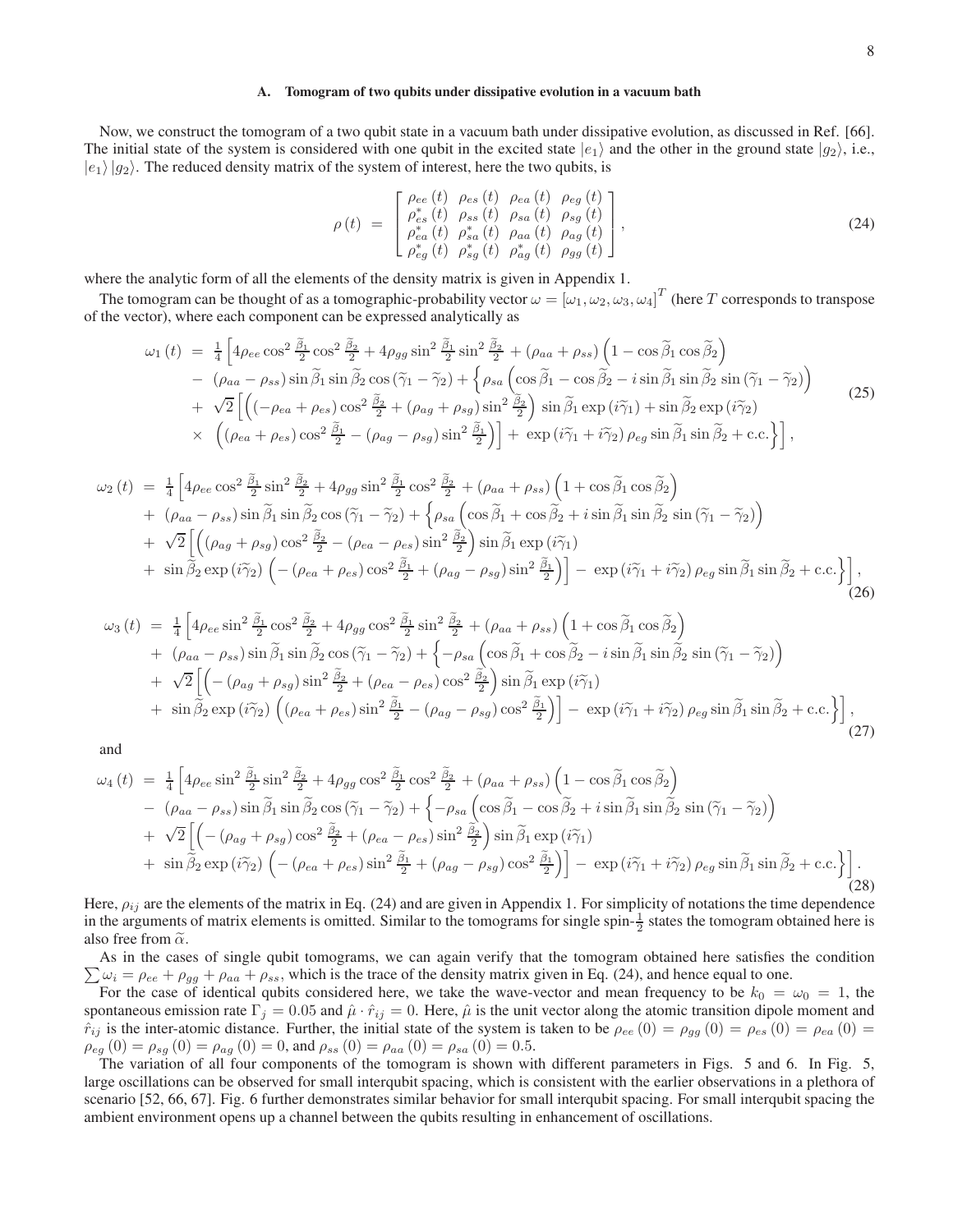

Figure 5: (Color online) Various components of the tomogram changing with time are shown in (a)-(d) for the two-qubit state, in the presence of vacuum bath, with  $\tilde{\beta}_1 = \frac{\pi}{3}, \tilde{\beta}_2 = \frac{\pi}{4}, \tilde{\gamma}_1 = \frac{\pi}{3}, \tilde{\gamma}_2 = \frac{\pi}{4}$  and the inter-qubit spacing  $r_{12} = 0.05$  (2.0) corresponding to smooth blue (red dashed) line.

# **IV. TOMOGRAM OF SINGLE SPIN-1 STATE**

The tomograms for finite spin states have been considered, among others, in Refs. [9, 54, 68, 69]. In continuation with the theme of this work, we take up an arbitrary spin-1 state

$$
\psi^{(1)} = N \begin{bmatrix} a \\ b \\ c \end{bmatrix}, \tag{29}
$$

where  $N = \frac{1}{\sqrt{|a|^2 + 1}}$  $\frac{1}{|a|^2+|b|^2+|c|^2}$  is the normalization factor. The corresponding density matrix is

$$
\rho^{(1)} = |N|^2 \begin{bmatrix} |a|^2 & ab^* & ac^* \\ a^*b & |b|^2 & bc^* \\ a^*c & b^*c & |c|^2 \end{bmatrix} . \tag{30}
$$

Here, we restrict ourselves to obtaining the tomogram for the state (30), without considering open system effects. Using Eqs. (9)-(11), all the Wigner D-functions for the tomogram can be calculated as before. Using Eqs. (9) and (30),  $\omega\left(1, \tilde{\alpha}, \tilde{\beta}, \tilde{\gamma}\right)$  can be written as

$$
\omega\left(1,\widetilde{\alpha},\widetilde{\beta},\widetilde{\gamma}\right) \equiv \omega_1 = |N|^2 \left[ \left\{ \frac{|a|^2}{4} \left(1 + \cos\widetilde{\beta}\right)^2 + \frac{|b|^2}{2} \sin^2\widetilde{\beta} + \frac{|c|^2}{4} \left(1 - \cos\widetilde{\beta}\right)^2 \right\} + \left\{ \left(-\frac{ab^*e^{i\widetilde{\gamma}}}{2\sqrt{2}}\right) \sin\widetilde{\beta} \left(1 + \cos\widetilde{\beta}\right) + \frac{ac^*e^{2i\widetilde{\gamma}}}{4} \sin^2\widetilde{\beta} - \frac{bc^*e^{i\widetilde{\gamma}}}{2\sqrt{2}} \sin\widetilde{\beta} \left(1 - \cos\widetilde{\beta}\right) + \text{c.c.} \right\} \right].
$$
\n(31)

Similarly,  $\omega\left(0, \widetilde{\alpha}, \widetilde{\beta}, \widetilde{\gamma}\right)$  can be obtained as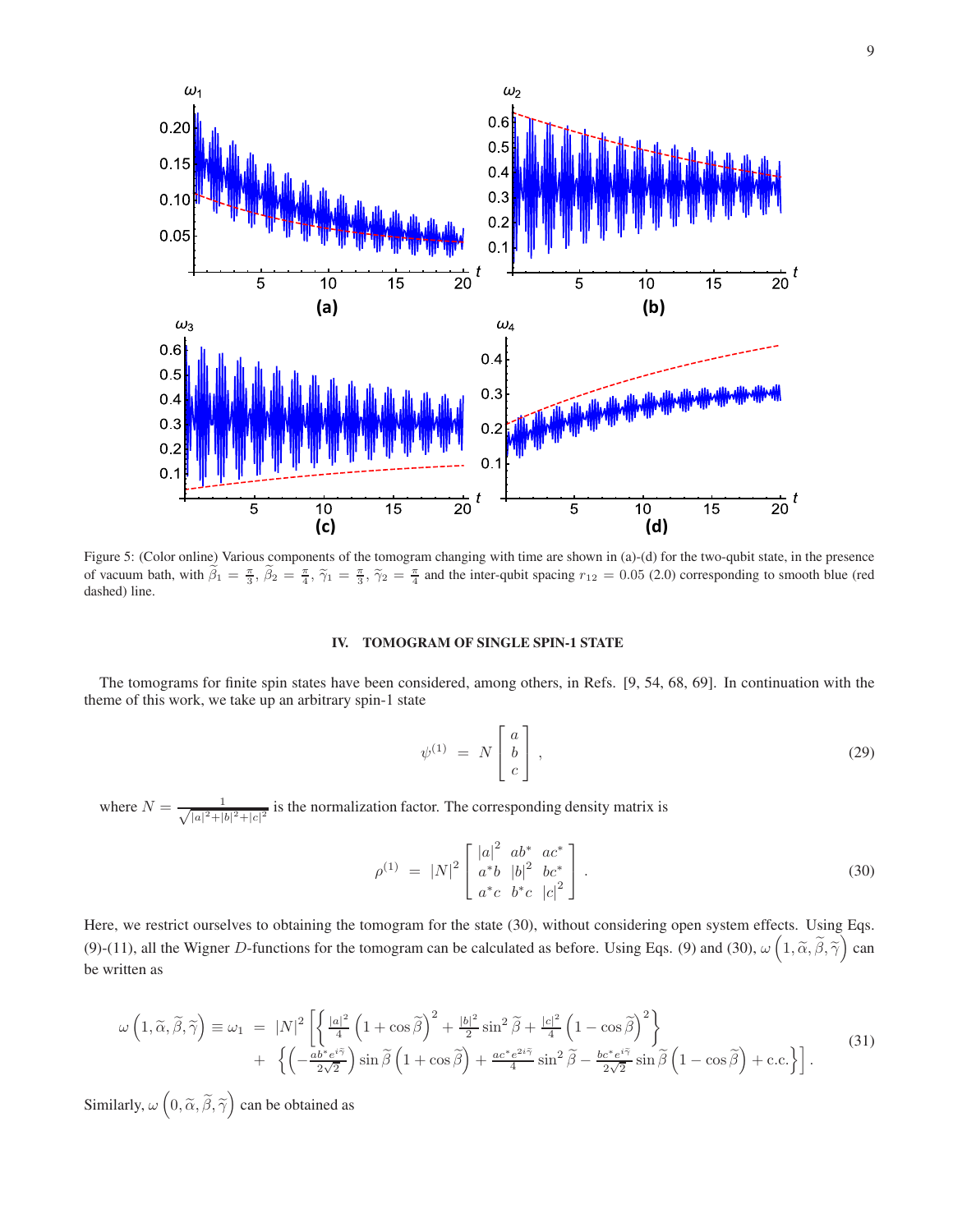

Figure 6: (Color online) (a)-(d) depict the tomogram for the two qubit state, interacting with a vacuum bath, as a function of the inter-qubit spacing at  $t = 1$  (smooth blue line), and  $t = 5$  (red dashed line). For all the plots  $\tilde{\beta}_1 = \frac{\pi}{3}$ ,  $\tilde{\beta}_2 = \frac{\pi}{4}$ ,  $\tilde{\gamma}_1 = \frac{\pi}{3}$ ,  $\tilde{\gamma}_2 = \frac{\pi}{4}$ .

$$
\omega\left(0,\widetilde{\alpha},\widetilde{\beta},\widetilde{\gamma}\right) \equiv \omega_0 = |N|^2 \left[ \left\{ \frac{|a|^2}{2}\sin^2\widetilde{\beta} + |b|^2\cos^2\widetilde{\beta} + \frac{|c|^2}{2}\sin^2\widetilde{\beta} \right\} + \left\{ \frac{ab^*e^{i\widetilde{\gamma}}}{2\sqrt{2}}\sin 2\widetilde{\beta} - \frac{ac^*e^{2i\widetilde{\gamma}}}{2}\sin^2\widetilde{\beta} - \frac{bc^*e^{i\widetilde{\gamma}}}{2\sqrt{2}}\sin 2\widetilde{\beta} + \text{c.c.} \right\} \right].
$$
\n(32)

Also,  $\omega\left(-1, \widetilde{\alpha}, \widetilde{\beta}, \widetilde{\gamma}\right)$  is

$$
\omega \left( -1, \tilde{\alpha}, \tilde{\beta}, \tilde{\gamma} \right) \equiv \omega_{-1} = |N|^2 \left[ \left\{ \frac{|a|^2}{4} \left( 1 - \cos \tilde{\beta} \right)^2 + \frac{|b|^2}{2} \sin^2 \tilde{\beta} + \frac{|c|^2}{4} \left( 1 + \cos \tilde{\beta} \right)^2 \right\} + \left\{ \frac{a b^* e^{i\tilde{\gamma}}}{2\sqrt{2}} \sin \tilde{\beta} \left( 1 - \cos \tilde{\beta} \right) + \frac{a c^* e^{2i\tilde{\gamma}}}{4} \sin^2 \tilde{\beta} + \frac{b c^* e^{i\tilde{\gamma}}}{2\sqrt{2}} \sin \tilde{\beta} \left( 1 + \cos \tilde{\beta} \right) + \text{c.c.} \right] \right].
$$
\n(33)

Interestingly, the tomogram obtained for a general spin-1 quantum state is also free from  $\tilde{\alpha}$  as for spin- $\frac{1}{2}$  cases discussed above. Further, it can be checked here that the tomogram satisfies the condition  $\omega_1 + \omega_0 + \omega_{-1} = 1$ . For  $a = 1, b = 0 = c$ , the tomogram, obtained here, is seen to be consistent with the results reported earlier [68],

$$
\begin{array}{rcl}\n\omega \left(1, \widetilde{\alpha}, \widetilde{\beta}, \widetilde{\gamma}\right) & = & \frac{\left(1 + \cos \widetilde{\beta}\right)^2}{4}, \\
\omega \left(0, \widetilde{\alpha}, \widetilde{\beta}, \widetilde{\gamma}\right) & = & \frac{\left(1 - \cos^2 \widetilde{\beta}\right)}{2}, \\
\omega \left(-1, \widetilde{\alpha}, \widetilde{\beta}, \widetilde{\gamma}\right) & = & \frac{\left(1 - \cos \widetilde{\beta}\right)^2}{4}.\n\end{array} \tag{34}
$$

The variation of all three components of the tomogram with Euler angles is given in Fig. 7. The peaks in one component have corresponding valleys in other components of the tomogram, which are manifestations of normalization of the tomogram to one.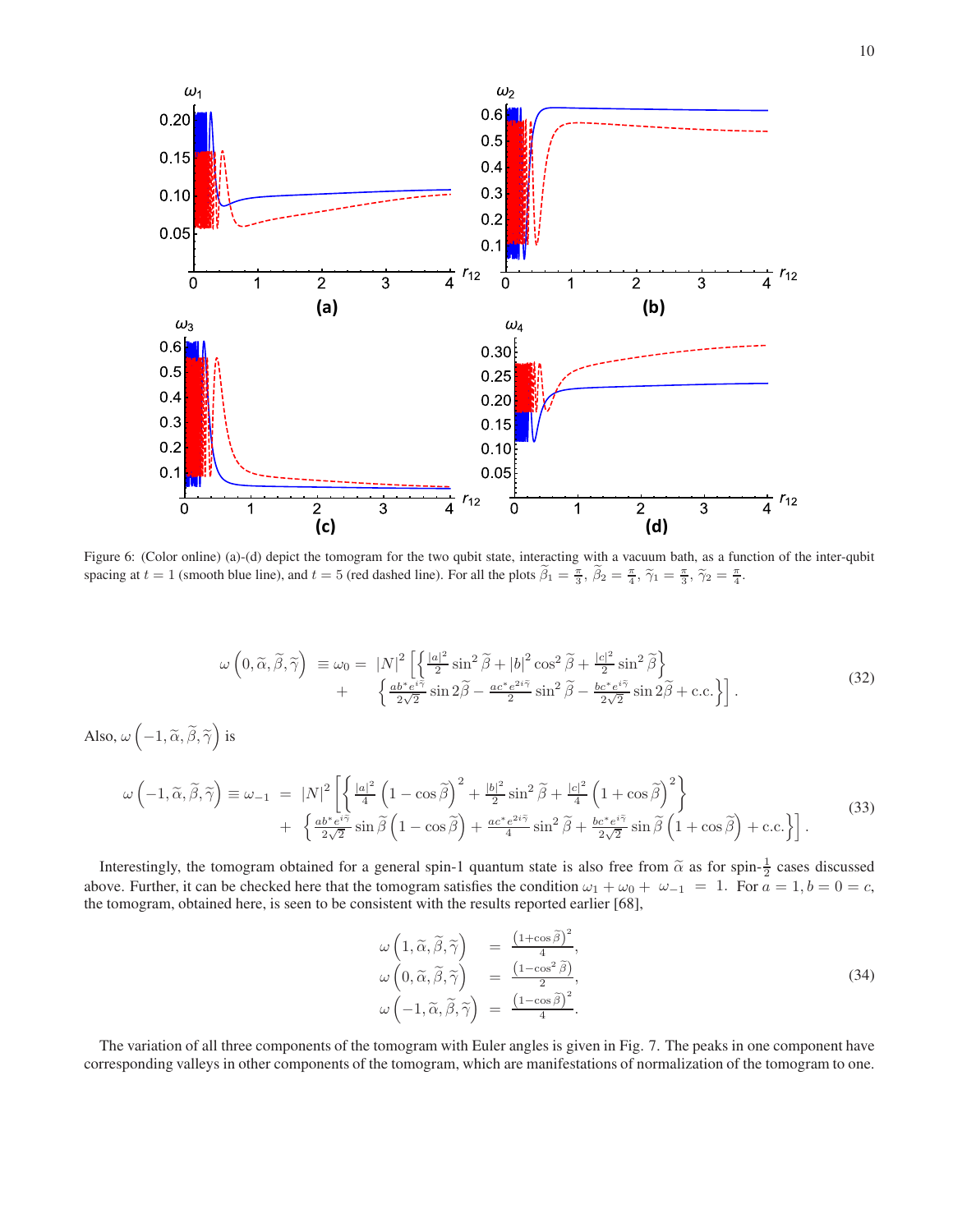

Figure 7: (Color online) The dependence of all three components of tomogram for single spin-1 state with Euler angles for  $a = b = c = \frac{1}{\sqrt{3}}$ .

## **V. TOMOGRAM OF A FINITE DIMENSIONAL STATE**

In this section, we discuss tomography of finite dimensional states. The tomogram of a finite dimensional state can be defined as [12]

$$
\omega(m, t, q) = \sum_{\chi=0}^{d-1} W\left(tm - q\chi, qm + t\chi\right),\tag{35}
$$

where  $W(\chi, m)$  is the discrete Wigner function with integers t and q, depicting complementarity between number m (denoting angular momentum) and phase  $\chi$  of finite dimensional states. Here, the discrete Wigner function is expressed as

$$
W(\chi, m) = \frac{1}{d} \sum_{\Theta=0}^{d-1} \exp\left(\frac{4\pi i}{d} m\Theta\right) \langle \chi - \Theta | \rho | \chi + \Theta \rangle.
$$
 (36)

It would be apt here to mention that the phase states  $|\chi\rangle$  are periodic, such that  $|\chi + d\rangle = |\chi\rangle$ . A general d dimensional density matrix can be written in Weyl operator basis as [70]

$$
\rho = \frac{1}{d} \mathbb{I} + \sum_{n,m=0}^{d-1} b_{nm} U_{nm} \tag{37}
$$

with  $b_{00} = 0$  and  $U_{nm} = \sum_{ }^{d-1}$  $\sum_{\alpha=0}^{\infty}$  exp  $\left(\frac{2\pi i}{d}\alpha n\right)|\alpha\rangle\langle\alpha+m|$ . We make use of the periodicity of phase states in computations involving  $U_{nm}$ .

Up to now the treatment is applicable to any generic finite dimensional system. Here, for concreteness, we concentrate on an important finite dimensional system, viz. a qutrit with  $d = 3$ . We study the effect of spontaneous emission (SE) channel [71] on the qutrit. SE is a dissipative process which can be modeled by the following Kraus operators

$$
K_0 = \begin{bmatrix} 1 & 0 & 0 \\ 0 & e^{-\frac{\eta_1 t}{2}} & 0 \\ 0 & 0 & e^{-\frac{\eta_2 t}{2}} \end{bmatrix},
$$
  
\n
$$
K_1 = \begin{bmatrix} 0 & \sqrt{1 - e^{-\eta_1 t}} & 0 \\ 0 & 0 & 0 \\ 0 & 0 & 0 \end{bmatrix},
$$
  
\n
$$
K_2 = \begin{bmatrix} 0 & 0 & \sqrt{1 - e^{-\eta_2 t}} \\ 0 & 0 & 0 \\ 0 & 0 & 0 \end{bmatrix},
$$
\n(38)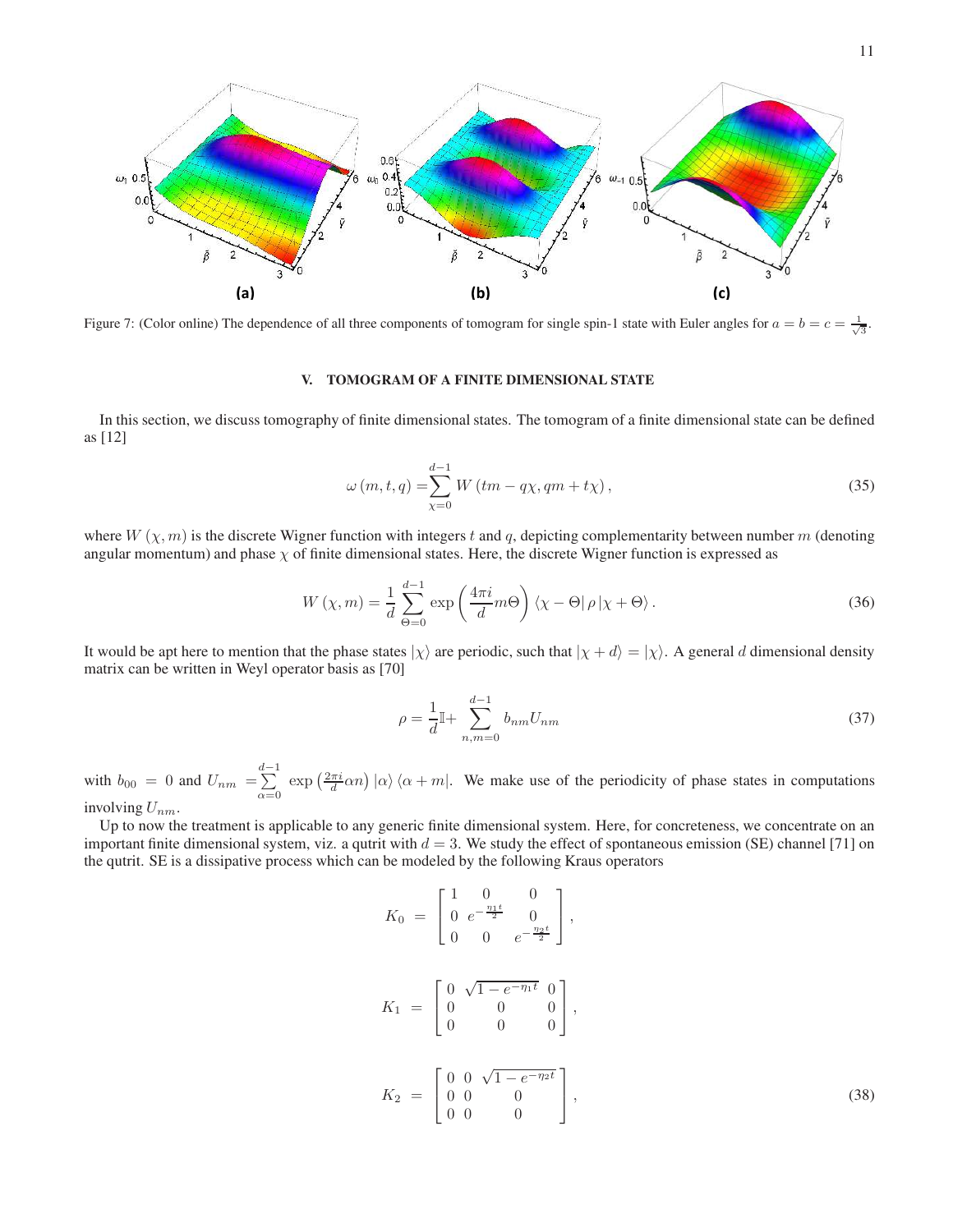

Figure 8: (Color online) The variation of different components of tomogram for a qutrit state with time in the presence of a spontaneous emission channel with Einstein coefficients  $\eta_1 = 2$  and  $\eta_2 = 4$ . The smooth (blue), dashed (red) and dot-dashed (magenta) lines correspond to  $\omega_m$  with  $m = 0, 1$ , and 2, respectively.

where  $\eta_1$  and  $\eta_2$  are two Einstein coefficients which control the population of the excited states. Thus, we can write the density matrix of an arbitrary three dimensional state at time  $t$  evolving under the spontaneous emission channel as

$$
\rho(t) = \sum_{j,k=0}^{2} A_{jk}(t) |j\rangle \langle k| = \sum_{i=0}^{2} K_i \rho(0) K_i^{\dagger}.
$$
\n(39)

Using this we can obtain

$$
W(\chi, m, t) = \frac{1}{3} \sum_{\Theta=0}^{2} A_{\chi-\Theta,\chi+\Theta}(t) \exp\left(\frac{4\pi i}{3}m\Theta\right).
$$
 (40)

As mentioned above  $\chi$  −  $\Theta$  and  $\chi$  +  $\Theta$  are mod d operations. Here, we have considered an initial density matrix given by Eq. (37) with  $b_{01} = b_{10} = \frac{1}{4}$  and  $b_{12} = b_{21} = \frac{1}{5}$ , while the remaining coefficients can be obtained from these values. Hence, the obtained tomogram with  $t = 0$  and  $q = 1$  has three components as

$$
\omega(0,0,1) \equiv \omega_0 = \frac{1}{30} \left[ 10 + 7 \left( e^{-\frac{\eta_1 t}{2}} + e^{-\frac{\eta_2 t}{2}} \right) + e^{-\frac{1}{2} (\eta_1 + \eta_2) t} \right],
$$
  
\n
$$
\omega(1,0,1) \equiv \omega_1 = \frac{1}{60} \left[ 20 - \left( e^{-\frac{\eta_1 t}{2}} + e^{-\frac{\eta_2 t}{2}} \right) - 13 e^{-\frac{1}{2} (\eta_1 + \eta_2) t} \right],
$$
  
\n
$$
\omega(2,0,1) \equiv \omega_2 = \frac{1}{60} \left[ 20 - 13 \left( e^{-\frac{\eta_1 t}{2}} + e^{-\frac{\eta_2 t}{2}} \right) + 11 e^{-\frac{1}{2} (\eta_1 + \eta_2) t} \right].
$$
\n(41)

It can be easily seen here that the tomogram obtained is normalized as  $\sum_{n=1}^{\infty}$  $\sum_{m=0} \omega_m = 1$  in Eq. (41).

For specific values of parameters of the spontaneous emission channel, i.e., Einstein coefficients, the evolution of tomogram for the qutrit state is shown in Fig. 8. The tomogram shows that the noisy channel tends to randomize all the components of the tomogram to one-third. We have already noted that once a tomogram is obtained for a finite dimensional system, it is possible to transform it to obtain the Wigner function for the system, and vice verse, but in an experiment we obtain tomograms. A lot of work has been devoted to the study of Wigner functions for finite dimensional systems [7, 72–74]. Some efforts have also been made to study tomograms for finite dimensional coherent states [7, 8, 74]. However, to the best of our knowledge, no such efforts had yet been made to study evolution of tomograms in noisy environment.

#### **VI. OPTICAL TOMOGRAM FOR A DISSIPATIVE HARMONIC OSCILLATOR**

In the end, we come to the tomogram of an infinite dimensional system, the harmonic oscillator. This is typical of a plethora of oscillatory and optical systems [44, 75]. In Ref. [10], the quantum mechanics of the damped harmonic oscillator was examined, from the perspective of a classical description of quantum mechanics [76]. Use was made of the generating function method, resulting in the avoidance of the need to evaluate the Wigner function as an intermediary step for obtaining the tomogram. Further, in [77] the density matrix, state tomogram and Wigner function of a parametric oscillator were studied.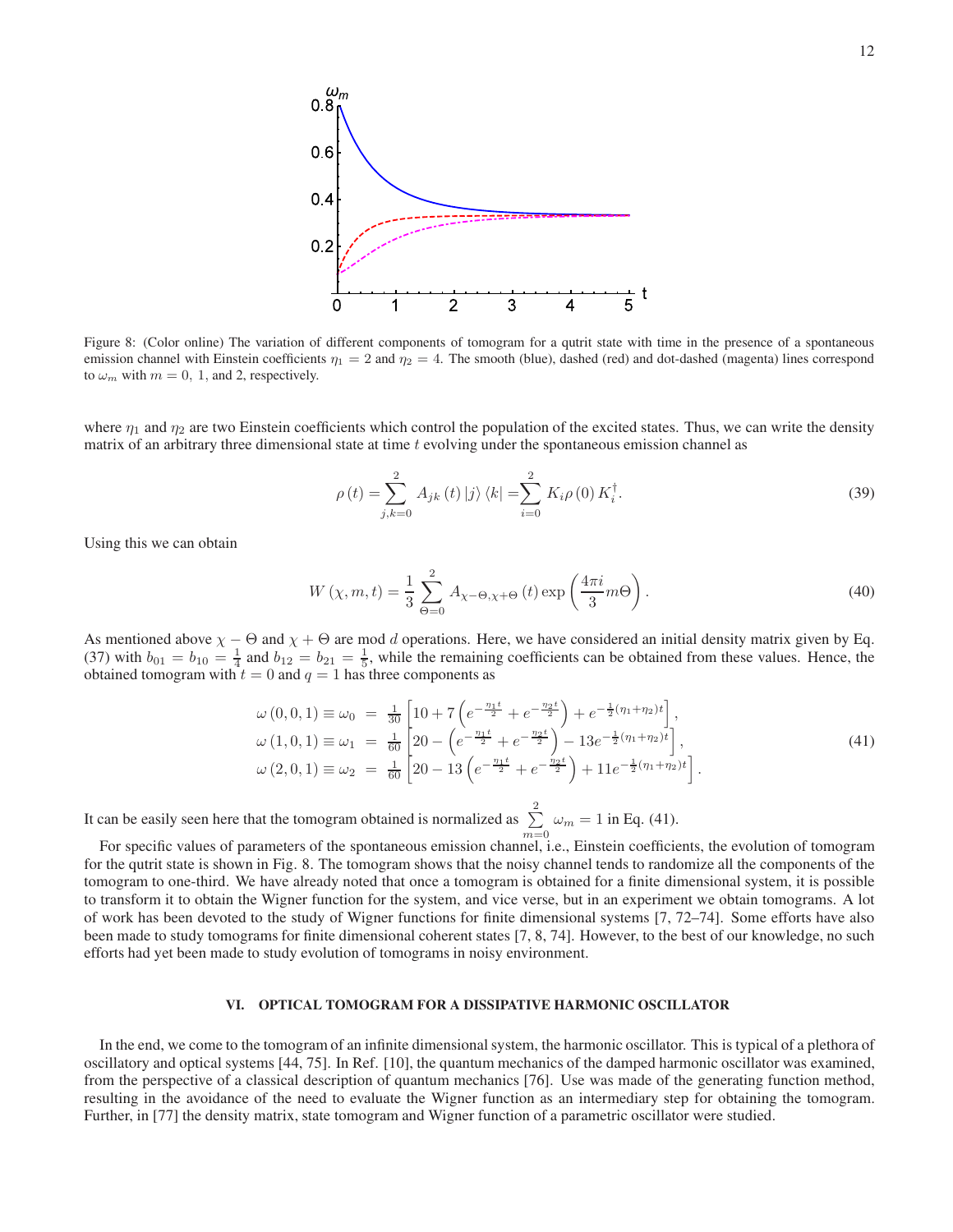$0.8$  $\bigcap$   $\bigcap$  $0.2$ Ф  $\Omega$ Ω.  $0<sub>1</sub>$  $\Omega$  $x^0$  $(a)$  $\left( \text{b} \right)$  (b) (c)

Figure 9: (Color online) The effect of interaction of the optical tomogram with its environment is shown as a function of X and  $\theta$  for  $N = 5$ ,  $r = 1$  for the initial coherent state parameter  $\beta = 2$  at time  $t = 0, 1, 10$ , respectively.

Here, we construct the tomogram of the dissipative harmonic oscillator evolving under a Lindbladian evolution, in a phase sensitive reservoir [78]. It would be pertinent to mention that tomographic reconstruction of Gaussian states evolving under a Markovian evolution has also been considered in [34]. The dissipative harmonic oscillator can be described by the Hamiltonian

$$
H = H_S + H_R + H_{SR},\tag{42}
$$

where the system Hamiltonian  $H_s$  of a harmonic oscillator is described as

$$
H_S = \frac{p^2}{2m} + \frac{1}{2}m\omega^2 x^2,
$$

while the reservoir Hamiltonian  $H_R$  is given by

$$
H_R = \sum_j \frac{p_j^2}{2m_j} + \frac{1}{2} m_j \omega_j^2 x_j^2,
$$

with the system-reservoir interaction Hamiltonian  $H_{SR}$  as

$$
H_{SR} = \sum_j c_j x x_j.
$$

Here, the reservoir is modeled as a bath of harmonic oscillators with  $c_j$  as the coupling constant. The dynamics of the system harmonic oscillator is obtained by tracing over the reservoir degrees of freedom. The optical tomogram from the Wigner function can be obtained using [11]

$$
\omega\left(X,\theta\right) = \int W\left(X\cos\theta - p\sin\theta, X\sin\theta + p\cos\theta\right)dp,\tag{43}
$$

where  $W(x, y, t)$  is the Wigner function. Similarly, the corresponding Wigner function can also be reconstructed from the tomogram by inverse Radon transformation. The analytic expression of the tomogram for the system, initially in the coherent state  $|\beta\rangle$ , is

$$
\omega(X,\theta,t) = \sqrt{\frac{2}{\pi}} \frac{1}{\sqrt{(2NM+1) - (rMe^{-2i\theta} + c.c.)}} \exp\left(-\frac{2\left(Re[\beta e^{i\theta}]e^{-kt} - X\right)^2}{(2NM+1) - (rMe^{-2i\theta} + c.c.)}\right). \tag{44}
$$

Here,  $k_B$  is the Boltzmann constant and  $N = \frac{1}{\exp(\hbar \omega_k / k_B T)-1}$  is the average thermal photon number of the environment at temperature T. Also, r is the bath squeezing parameter,  $Re[u]$  denotes the real part of u and  $M = 1 - exp(-2kt)$ , where k is the dissipation coefficient, analogous to the spontaneous emission term.

In the corresponding figures for the tomogram with specific values of different parameters, we can observe the decay of the tomogram. Specifically, Fig. 9-a shows the tomogram of an initial coherent state, where we can see a beautiful valley like shape surrounded by a mountain. Interestingly, a similar tomogram has been observed for a binomial state of large dimension (cf. Fig. 2 in [79]). However, in Fig. 9-b and c, we can see this sharp structure gradually fade away due to interaction with its surrounding. Thus, with increase in temperature, the effect of decoherence and dissipation, due to the ambient environment, deteriorates the obtained tomogram. Further, Fig. 10 illustrates the effect of change of average thermal photon number and squeezing parameter, where in smooth (blue) and dot-dashed (cyan) lines we can observe the enhancement of decay. Similarly, dashed (red) and dotted (magenta) lines also show the effects due to changes in bath parameters for another set of parameters.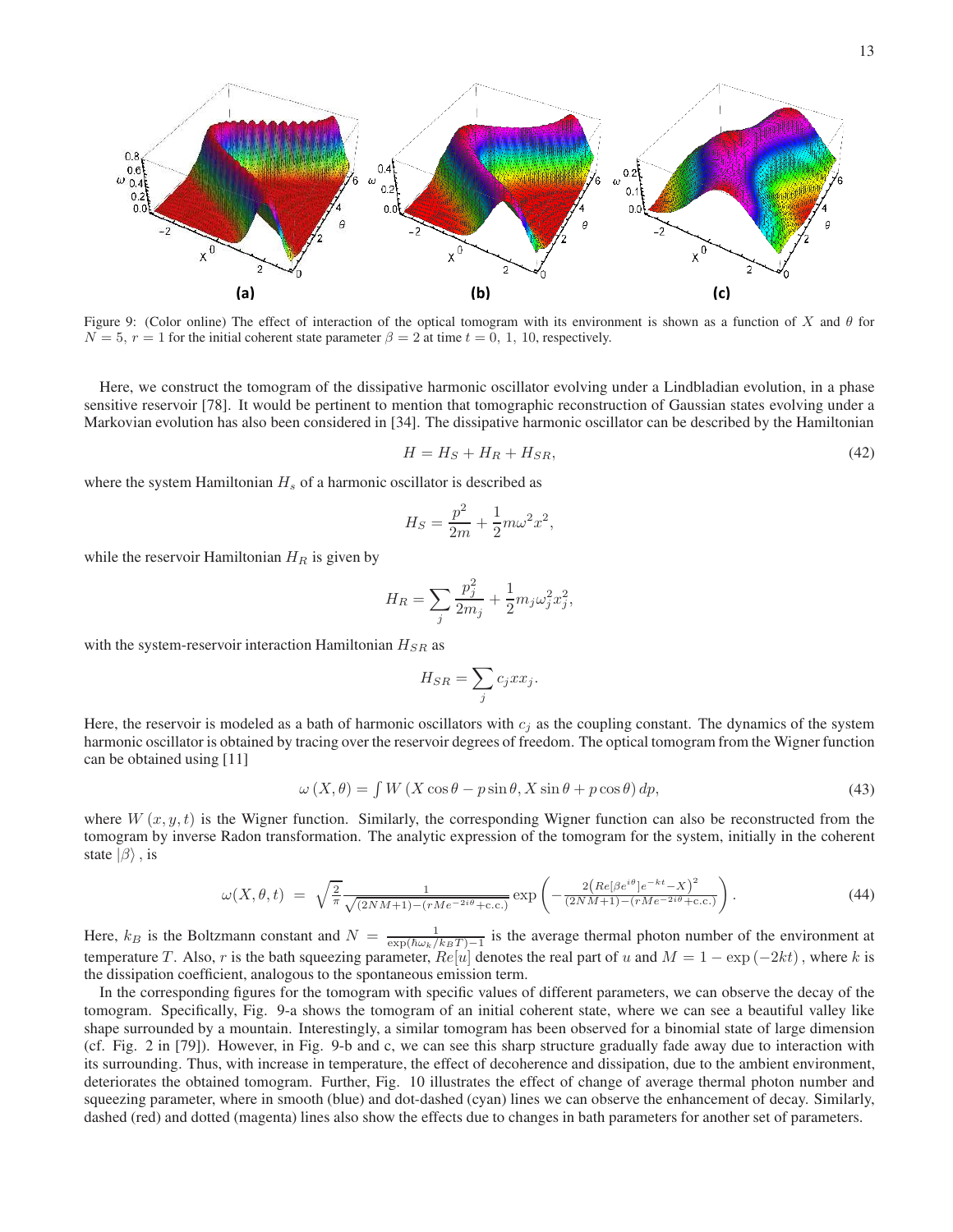

Figure 10: (Color online) The tomogram of a dissipative harmonic oscillator varying with time is shown for the initial coherent state parameter  $\beta = 2$  and  $\theta = \frac{\pi}{3}$ . The smooth (blue) and dashed (red) lines correspond to the tomogram for  $N = 5$ ,  $r = 1$  for  $X = 1$  and 2, respectively. Similarly, the dot-dashed (cyan) and dotted (magenta) lines correspond to the tomogram for  $N = 10$ ,  $r = 4$  for  $X = 1$  and 2, respectively.

### **VII. CONCLUSION**

Tomography is a powerful quantum state reconstruction tool. Its wide applicability in obtaining quasidistribution functions, quantum process tomography and density matrix reconstruction in quantum computation and communication is already established. However, these properties can get effected by the influence of the ambient environment. Here, an effort has been made to study the evolution of tomograms for different quantum systems, both finite and infinite dimensional, under general systemreservoir interactions, using the formalism of open quantum systems. The effect of the environment on the finite dimensional quantum systems, both spin and number-phase states, is to randomize the tomogram. For spin quantum states, single and two spin- $\frac{1}{2}$  states are considered with open quantum system effects. For the number-phase states, a general expression is obtained and is illustrated through the example of a three level quantum (qutrit) system in a spontaneous emission channel. The increase in temperature tends to decohere the tomograms while squeezing is shown to be a useful quantum resource. Besides this, a tomogram for a spin-1 pure quantum state is also obtained. Further, the tomogram for an infinite dimensional system, the ubiquitous dissipative harmonic oscillator, is also studied. The results obtained here are expected to have an impact on issues related to quantum state reconstruction in quantum computation, communication and information processing.

#### **Acknowledgments**

Authors thank anonymous referee for constructive comments and for drawing their attention to a number of extremely relevant papers.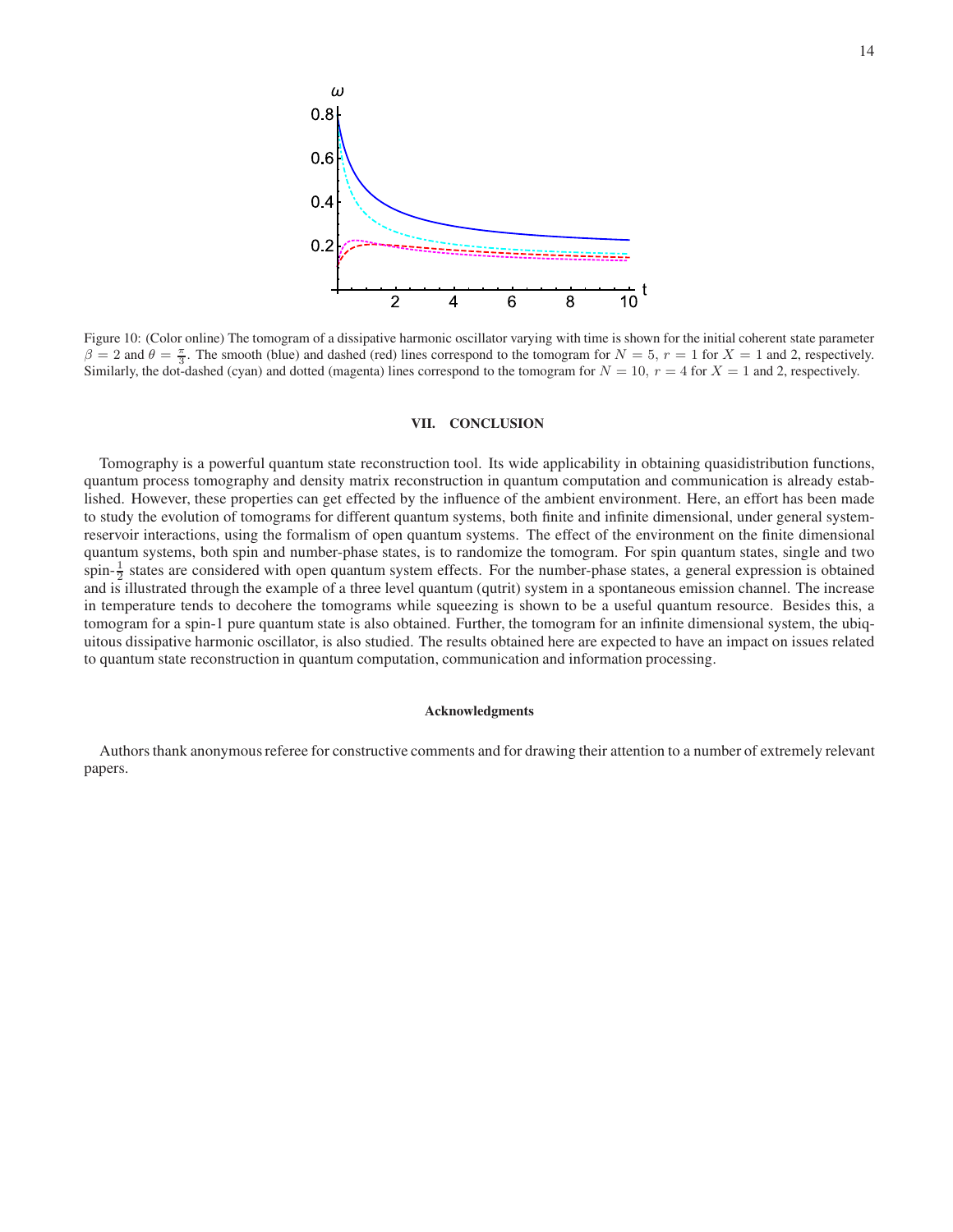## **Appendix 1**

The elements of the density matrix (24) are

$$
\rho_{ee}(t) = e^{-2\Gamma t}\rho_{ee}(0),
$$
\n
$$
\rho_{ss}(t) = e^{-(\Gamma+\Gamma_{12})t}\rho_{ss}(0) + \frac{(\Gamma+\Gamma_{12})}{(\Gamma-\Gamma_{12})}\left(1 - e^{-(\Gamma-\Gamma_{12})t}\right)e^{-(\Gamma+\Gamma_{12})t}\rho_{ee}(0),
$$
\n
$$
\rho_{aa}(t) = e^{-(\Gamma-\Gamma_{12})t}\rho_{aa}(0) + \frac{(\Gamma-\Gamma_{12})}{(\Gamma+\Gamma_{12})t}\left(1 - e^{-(\Gamma+\Gamma_{12})t}\right)e^{-(\Gamma-\Gamma_{12})t}\rho_{ee}(0),
$$
\n
$$
\rho_{gg}(t) = \rho_{gg}(0) + \left(1 - e^{-(\Gamma+\Gamma_{12})t}\right)\rho_{ss}(0) + \left(1 - e^{-(\Gamma-\Gamma_{12})t}\right)\rho_{aa}(0)
$$
\n
$$
+ \left[\frac{(\Gamma+\Gamma_{12})}{2\Gamma}\left\{1 - \frac{2}{(\Gamma-\Gamma_{12})}e^{-(\Gamma+\Gamma_{12})t}\left[\frac{(\Gamma+\Gamma_{12})}{2}\left(1 - e^{-(\Gamma-\Gamma_{12})t}\right) + \frac{(\Gamma-\Gamma_{12})}{2}\right]\right\}
$$
\n
$$
+ \frac{(\Gamma-\Gamma_{12})}{(\Gamma+\Gamma_{12})}\left\{\left(1 - e^{-(\Gamma-\Gamma_{12})t}\right) - \frac{(\Gamma-\Gamma_{12})}{2\Gamma}\left(1 - e^{-2\Gamma t}\right)\right\}\rho_{ee}(0),
$$
\n
$$
\rho_{es}(t) = e^{-i(\omega_0-\Omega_{12})t}e^{-\frac{1}{2}(3\Gamma-\Gamma_{12})t}\rho_{es}(0),
$$
\n
$$
\rho_{eg}(t) = e^{-i(\omega_0+\Omega_{12})t}e^{-\frac{1}{2}(3\Gamma-\Gamma_{12})t}\rho_{ea}(0),
$$
\n
$$
\rho_{sg}(t) = e^{-2i\Omega_{12}t}e^{-\Gamma t}\rho_{sg}(0),
$$
\n
$$
\rho_{sg}(t) = e^{-i(\omega_0+\Omega_{12})t}e^{-\frac{1}{2}(\Gamma+\Gamma_{12})t}\left[\rho_{sg}(0) + \frac{(\Gamma+\Gamma_{12})}{(\Gamma^2+4\Omega_{12}^2)}\left(\frac{2\Omega_{12}e^{-\Gamma t}\sin(
$$

Here, all the matrix elements are written in the dressed state basis, which is connected with the bare state basis by

$$
\begin{array}{rcl}\n|g\rangle &=& |g_1\rangle |g_2\rangle \,, \\
|s\rangle &=& \frac{1}{\sqrt{2}} \left( |e_1\rangle |g_2\rangle + |g_1\rangle |e_2\rangle \right), \\
|a\rangle &=& \frac{1}{\sqrt{2}} \left( |e_1\rangle |g_2\rangle - |g_1\rangle |e_2\rangle \right), \\
|e\rangle &=& |e_1\rangle |e_2\rangle \,.\n\end{array}
$$

Further,

$$
\Omega_{ij} = \frac{3}{4} \sqrt{\Gamma_i \Gamma_j} \left[ -\left[ 1 - (\hat{\mu} \cdot \hat{r}_{ij})^2 \right] \frac{\cos(k_0 r_{ij})}{k_0 r_{ij}} + \left[ 1 - 3 \left( \hat{\mu} \cdot \hat{r}_{ij} \right)^2 \right] \left( \frac{\sin(k_0 r_{ij})}{(k_0 r_{ij})^2} + \frac{\cos(k_0 r_{ij})}{(k_0 r_{ij})^3} \right) \right],
$$

where  $\hat{\mu} = \hat{\mu}_1 = \hat{\mu}_2$  are the unit vectors along the atomic transition dipole moments,  $\hat{r}_{ij} = \hat{r}_i - \hat{r}_j$ , and  $k_0 = \frac{\omega_0}{c}$  with  $\omega_0 = \frac{\omega_1 + \omega_2}{2}$ ; the spontaneous emission rate is

$$
\Gamma_i \ = \ \frac{\omega_i^3 \mu_i^2}{3 \pi \epsilon \hbar c^3},
$$

and the collective incoherent effect due to the dissipative multi-qubit interaction with the bath is

$$
\Gamma_{ij} = \Gamma_{ji} = \sqrt{\Gamma_i \Gamma_j} F(k_0 r_{ij}),
$$

for  $i \neq j$  with

$$
F(k_0 r_{ij}) = \frac{3}{2} \left[ \left[ 1 - (\hat{\mu} \cdot \hat{r}_{ij})^2 \right] \frac{\sin(k_0 r_{ij})}{k_0 r_{ij}} + \left[ 1 - 3 \left( \hat{\mu} \cdot \hat{r}_{ij} \right)^2 \right] \left( \frac{\cos(k_0 r_{ij})}{(k_0 r_{ij})^2} - \frac{\sin(k_0 r_{ij})}{(k_0 r_{ij})^3} \right) \right].
$$

Further, for the case of identical qubits, as considered here,  $\Omega_{12} = \Omega_{21}$ ,  $\Gamma_{12} = \Gamma_{21}$ , and  $\Gamma_1 = \Gamma_2 = \Gamma$ .

- [2] E. P. Wigner, Phys. Rev. **47**, 749 (1932).
- [3] R. J. Glauber, Phys. Rev. **131**, 2766 (1963).
- [4] E. C. G. Sudarshan, Phys. Rev. Lett. **10**, 277 (1963).
- [5] W. P. Schleich, Quantum Optics in Phase Space, Wiley-VCH, Berlin, 2001.
- [6] A. Ibort, V. I. Man'ko, G. Marmo, A. Simoni, and F. Ventriglia, Physica Scripta **79**, 065013 (2009).
- [7] A. Miranowicz, M. Paprzycka, A. Pathak, and F. Nori, Phys. Rev. A **89**, 033812 (2014).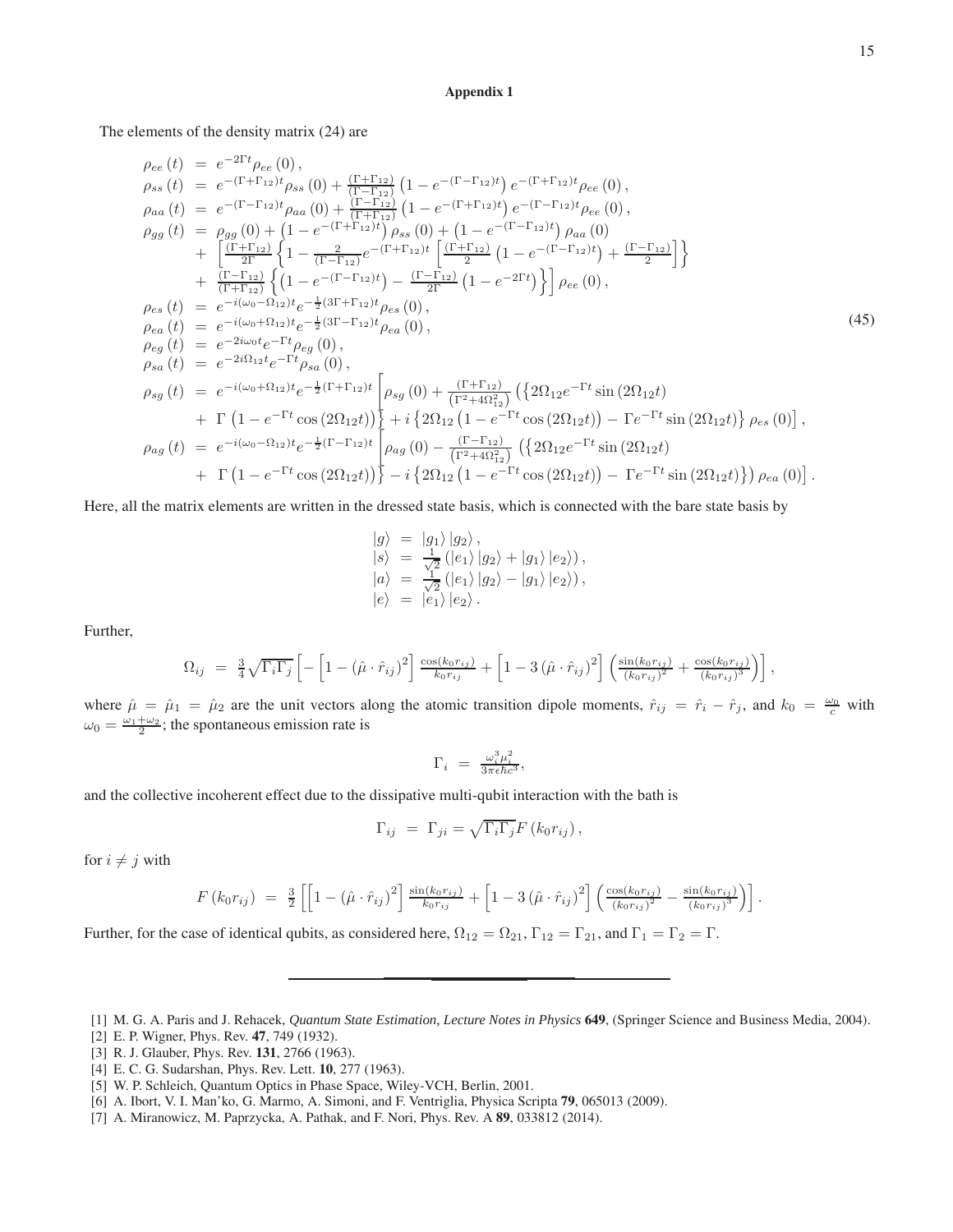- [8] S. N. Filippov and V. I. Man'ko, Physica Scripta **83**, 058101 (2011).
- [9] V. I. Man'ko and O. V. Man'ko, Jour. of Exp. and Theor. Phys. **85**, 430 (1997).
- [10] V. I. Man'ko and S. S. Safonov, Theor. Math. Phys. **112**, 1172 (1997).
- [11] K. Vogel and H. Risken, Phys. Rev. A **40**, 2847 (1989).
- [12] U. Leonhardt, Phys. Rev. A **53**, 2998 (1996); U. Leonhardt, Phys. Rev. Lett. **74**, 4101 (1995).
- [13] C. Miquel, J. P. Paz, M. Saraceno, E. Knill, R. Laflamme, and C. Negrevergne, Nature **418**, 59 (2002).
- [14] D. T. Smithey, M. Beck, M. G. Raymer, and A. Faridani, Phys. Rev. Lett. **70**, 1244 (1993).
- [15] K. Banaszek, C. Radzewicz, K. Wodkiewicz, and J. S. Krasiński, Phys. Rev. A 60, 674 (1999).
- [16] D. T. Smithey, M. Beck, M. G. Raymer, and A. Faridani, Phys. Rev. Lett. **70**, 1244 (1993).
- [17] M. Beck, D. T. Smithey, and M. G. Raymer, Phys. Rev. A **48**, R890 (1993).
- [18] D. T. Smithey, M. Beck, J. Cooper, M. G. Raymer, and A. Faridani, Physica Scripta **T48**, 35 (1993).
- [19] G. M. d'Ariano, C. Macchiavello, and M. G. A. Paris, Phys. Lett. A **195**, 31 (1994).
- [20] G. M. d'Ariano, C. Macchiavello, and M. G. A. Paris, Phys. Rev. A **50**, 4298 (1994).
- [21] G. M. d'Ariano, S. Mancini, V. I. Man'ko, and P. Tombesi, Quant. Semiclassical. Opt. **8**, 1017 (1996).
- [22] S. Mancini, V. I. Man'ko, and P. Tombesi, Phys. Lett. A **213**, 1 (1996).
- [23] S. Mancini, V. I. Man'ko, and P. Tombesi, Quantum Semiclass. Opt. **7**, 615 (1995).
- [24] A. I. Lvovsky and M. G. Raymer, Rev. Mod. Phys. **81**, 299 (2009).
- [25] A. S. Arkhipov and Y. E. Lozovik, Phys. Lett. A **319**, 217 (2003).
- [26] A. S. Arkhipov, Y. E. Lozovik, V. I. Man'Ko, and V. A. Sharapov, Theor. Math. Phys. **142**, 311 (2005).
- [27] Y. E. Lozovik, V. A. Sharapov, and A. S. Arkhipov, Phys. Rev. A **69**, 022116 (2004).
- [28] A. S. Arkhipov, Y. E. Lozovik, and V. I. Man'ko, Journal of Russian Laser Research **24**, 237 (2003).
- [29] O. Man'ko and V. I. Man'ko, Journal of Russian Laser Research **20**, 67 (1999).
- [30] A. Fedorov, Phys. Lett. A **377**, 2320 (2013).
- [31] X. S. Ma, T. Herbst, T. Scheidl, D. Wang, S. Kropatschek, W. Naylor, B. Wittmann, A. Mech, J. Kofler, E. Anisimova, V. Makarov, T. Jennewein, R. Ursin, and A. Zeilinger, Nature **489**, 269 (2012).
- [32] J. F. Poyatos, J. I. Cirac, and P. Zoller, Phys. Rev. Lett., **78**, 390 (1997); I. L. Chuang and M. A. Nielsen, Journal of Modern Optics, **44**, 2455 (1997); M. A. Nielsen, E. Knill, and R. Laflamme, Nature **396**, 52 (1998).
- [33] A.-m. Kuah, K. Modi, C. A. Rodriguez-Rosario, and E. C. G. Sudarshan, Phys. Rev. A **76**, 042113 (2007).
- [34] B. Bellomo, A. De Pasquale, G. Gualdi, and U. Marzolino, Phys. Rev. A **80**, 052108 (2009).
- [35] B. Bellomo, A. De Pasquale, G. Gualdi, and U. Marzolino, J. Phys. A **43**, 395303 (2010); Phys. Rev. A **82**, 062104 (2010).
- [36] M. Lobino, D. Korystov, C. Kupchak, E. Figueroa, B. C. Sanders, and A. I. Lvovsky, Science **322**, 563 (2008).
- [37] S. Rahimi-Keshari, A. Scherer, A. Mann, A. T. Rezakhani, A. I. Lvovsky, and B. C. Sanders, New Journal of Physics **13**, 013006 (2011).
- [38] A. Anis and A. I. Lvovsky, New Journal of Physics **14**, 105021 (2012).
- [39] I. A. Fedorov, A. K. Fedorov, Y. V. Kurochkin, and A. I. Lvovsky, New Journal of Physics **17**, 043063 (2015).
- [40] M. Lobino, C. Kupchak, E. Figueroa, and A. I. Lvovsky, Phys. Rev. Lett. **102**, 203601 (2009).
- [41] R. Kumar, E. Barrios, C. Kupchak, and A. I. Lvovsky, Phys. Rev. Lett. **110**, 130403 (2013).
- [42] M. Cooper, E. Slade, M. Karpiński, and B. J. Smith, New Journal of Physics 17, 033041 (2015).
- [43] Y. C. Liang, D. Kaszlikowski, B.-G. Englert, L. C. Kwek, and C. H. Oh, Phys. Rev. A **68**, 022324 (2003).
- [44] W. H. Louisell, *Quantum Statistical Properties of Radiation* (John Wiley and Sons, 1973).
- [45] H.-P. Breuer and F. Petruccione, *The Theory of Open Quantum Systems* (Oxford University Press, 2002).
- [46] U. Weiss, *Quantum Dissipative Systems* (World Scientific, 2008).
- [47] S. Banerjee and R. Ghosh, Phys. Rev. E. **67**, 056120 (2003).
- [48] S. Banerjee and R. Ghosh, J. Phys. A: Math. Theo. **40**, 13735 (2007).
- [49] R. Srikanth and S. Banerjee, Phys. Rev. A **77**, 012318 (2008).
- [50] M. Brune, E. Hagley, J. Dreyer, X. Maitre, *et al.*, Phys. Rev. Lett. **77**, 4887 (1996).
- [51] Q. A. Turchette, C. J. Myatt, B. E. King, C. A. Sackett, *et al.*, Phys. Rev. A **62**, 053807 (2000); C. J. Myatt, B. E. King, Q. A. Turchette, C. A. Sackett, *et al.*, Nature **403**, 269 (2000).
- [52] K. Thapliyal, S. Banerjee, A. Pathak, S. Omkar, and V. Ravishankar, Ann. of Phys. **362**, 261 (2015).
- [53] G. M. D'Ariano, L. Maccone, and M Paini, J. Opt. B: Quantum Semiclass. Opt. **5**, 77 (2003).
- [54] V. I. Man'ko, O. V. Man'ko, and S. S. Safonov, Theor. Math. Phys. **115**, 520 (1998).
- [55] A. K. Fedorov and E. O. Kiktenko, Journal of Russian Laser Research **34**, 477 (2013).
- [56] V. V. Dodonov and V. I. Man'ko, Phys. Lett. A, **229**, 335 (1997).
- [57] G. M. D'Ariano, M. G. A. Paris, and M. F. Sacchi, *Quantum State Estimation, Lecture Notes in Physics* **649**, 9 (2004).
- [58] B.-H. Liu, L. Li, Y.-F. Huang, C.-F. Li, G.-C. Guo, E.-M. Laine, H.-P. Breuer, and J. Piilo, Nature Physics **7**, 931 (2011).
- [59] G. Harder, D. Mogilevtsev, N. Korolkova, and Ch. Silberhorn, Phys. Rev. Lett. **113**, 070403 (2014).
- [60] D. A. Varshalovich, A. N. Moskalev, and V. K. Khersonskii, *Quantum Theory of Angular Momentum* (World Scientific, Singapore, 1988).
- [61] P. Adam, V. A. Andreev, I. Ghiu, A. Isar, M. A. Man'ko, and V. I. Man'ko, Journal of Russian Laser Research, **35**, 3 (2014).
- [62] P. Adam, V. A. Andreev, I. Ghiu, A. Isar, M. A. Man'ko, and V. I. Man'ko, Journal of Russian Laser Research, **35**, 427 (2014).
- [63] A. Miranowicz, K. Bartkiewicz, J. Perina Jr., M. Koashi, N. Imoto, and F. Nori, Phys. Rev. A 90, 062123 (2014).
- [64] E. Kiktenko and A. Fedorov, Phys. Lett. A **378**, 1704 (2014).
- [65] A. K. Fedorov, E. O. Kiktenko, O. V. Man'ko, and V. I. Man'ko, Physica Scripta **90**, 055101 (2015).
- [66] S. Banerjee, V. Ravishankar, and R. Srikanth, Ann. of Phys. **325**, 816 (2010).
- [67] S. Banerjee and R. Srikanth, Eur. Phys. J. D **46**, 335 (2008); N. Srinatha, S. Omkar, R. Srikanth, S. Banerjee, and A. Pathak, Quantum Inf. Process. **13**, 59 (2014).